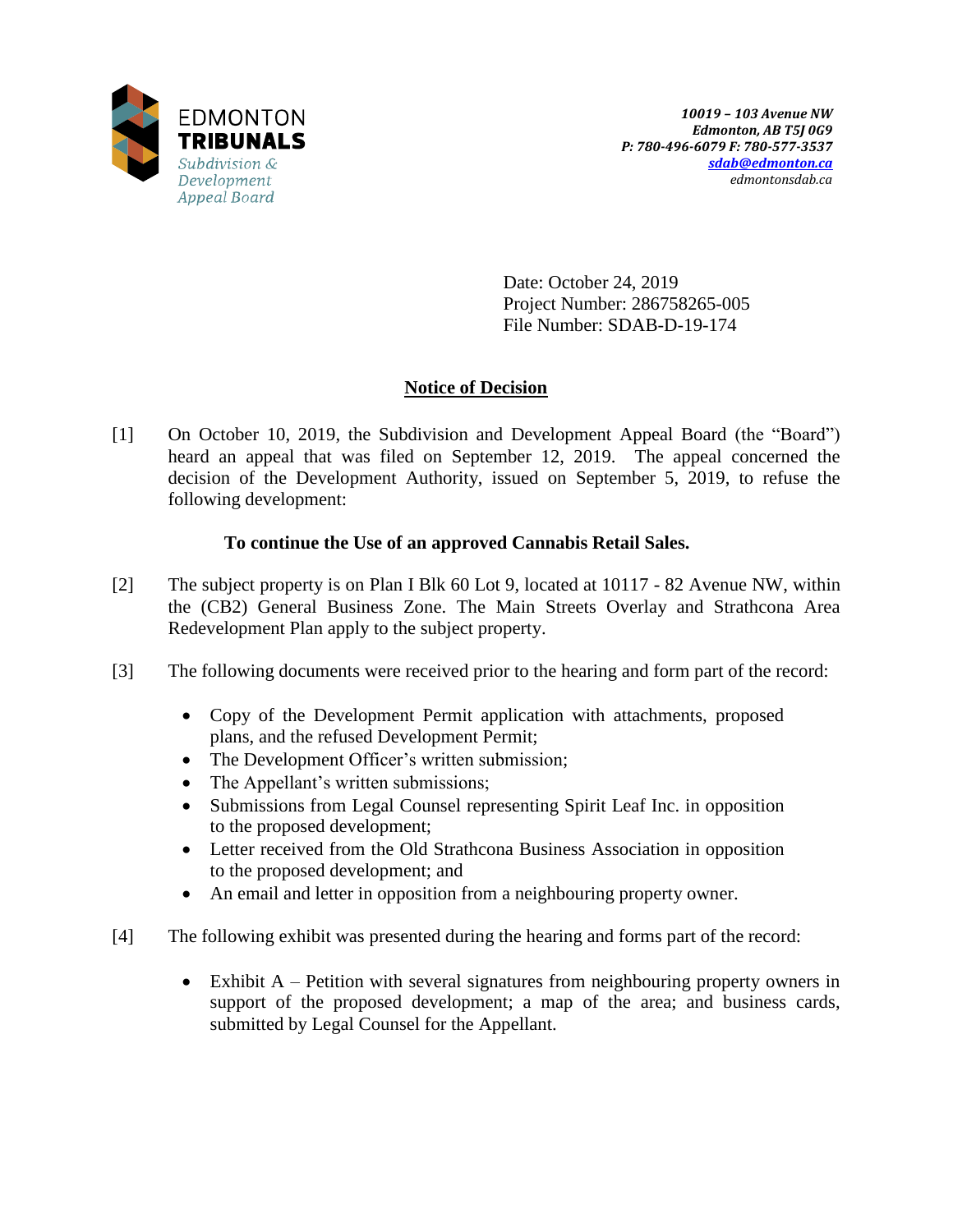### **Preliminary Matters**

- [5] At the outset of the appeal hearing, the Presiding Officer confirmed with the parties in attendance that there was no opposition to the composition of the panel.
- [6] The Presiding Officer outlined how the hearing would be conducted, including the order of appearance of parties, and no opposition was noted.
- [7] The appeal was filed on time, in accordance with section 686 of the *Municipal Government Act*, RSA 2000, c M-26 (the "*Act*")

#### **Summary of Hearing**

- *i) Position of Mr. K. Haldane, Legal Counsel for the Appellant, 2113883 Alberta Ltd.,*
- [8] The proposed development, to continue the use of an approved Cannabis Retail Sales, is a Permitted Use in the CB2 General Business Zone.
- [9] The proposed setback from another Cannabis Retail Sales use is 47 metres and the requirement under section 70 of the *Edmonton Zoning Bylaw* is 200 metres (TAB 1).
- [10] The test for the variance of the development standard of a permitted use in section 687(3) of the *Act* is in the Court of Appeal decision *Newcastle Centre GP Ltd. v Edmonton (City)* 2014 ABCA 295 ("*Newcastle*"). Paragraph 7 of the decision states:

The legal test for such waivers is in the *Municipal Government Act*, and is clear. Section 687(3)(d) mandates this test:

the proposed development... would not (A) unduly interfere with the amenities of the neighbourhood, or (B) materially interfere with or affect the use, enjoyment or value of neighbouring parcels of land...

- [11] There is no evidence of any adverse planning results associated with Cannabis Retail Sales and in the absence of that evidence it is difficult to find evidence that two Cannabis Retail Sales closer than 200 metres from one another exacerbates any negative effect or creates a new one that does not exist where there is only one Cannabis retailer.
- [12] The development was refused by the City in October 2018 on the same basis. They appealed to the Board and a neighbouring Cannabis Retail Sales, Spirt Leaf Ltd., received their permit on September 19, 2018. The Board approved a Cannabis Retail Sales permit on December 14, 2018 and that decision is in TAB 4.
- [13] TAB 2, is an email received from R. Tardif, Development Compliance Officer, indicating that the nine month date of expiry for the development permit was approaching.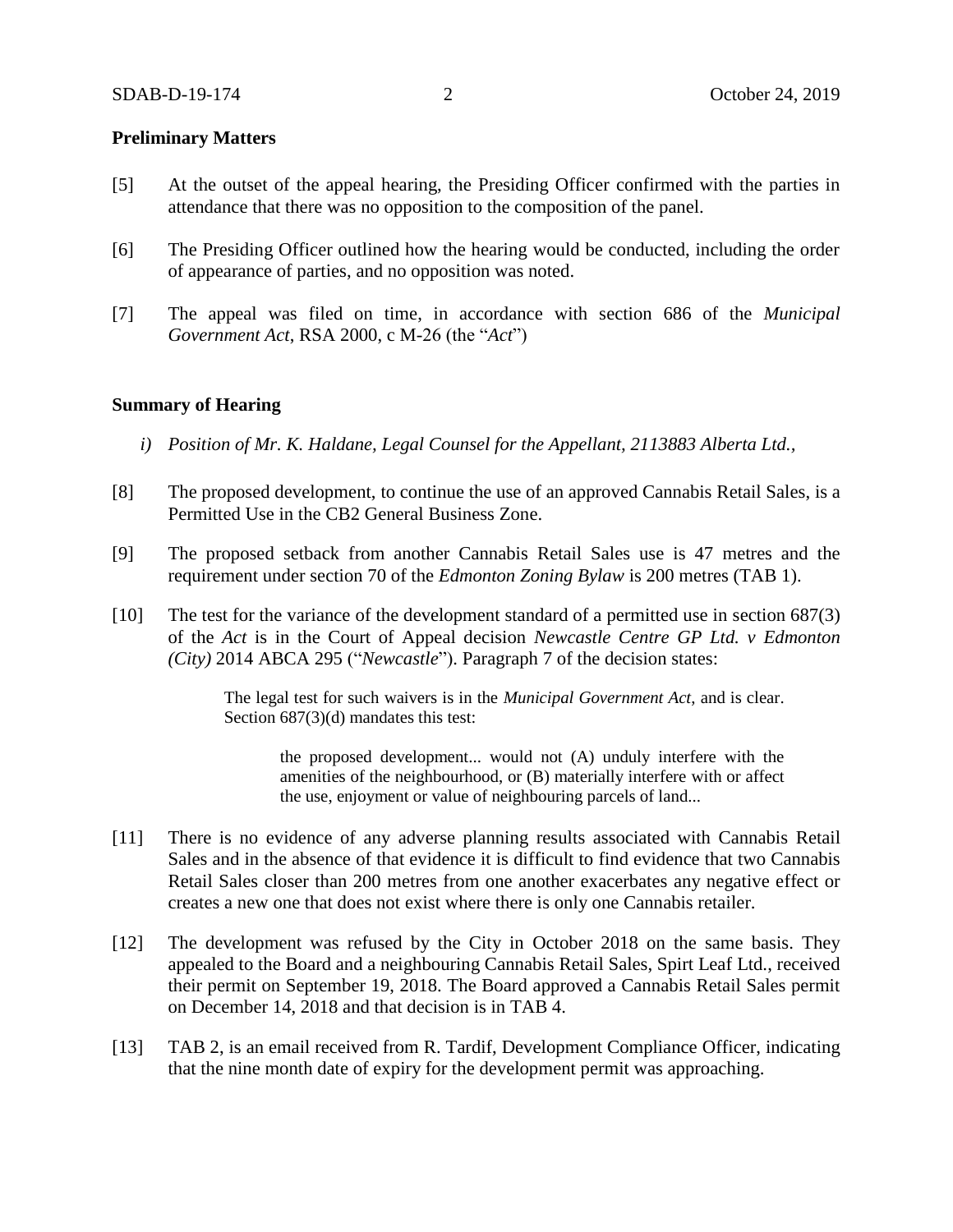[14] The City provided five options for permit holders as they approach the nine month expiry date of the Development Permit:

> Option 1 – Proceed with opening the store and obtain an AGLC licence when it is available.

Option 2 – Apply for a new Class A Development Permit.

Option 3 - Apply for a new Class B Development Permit.

Option 4 - Development Permit decision through the SDAB.

Option 5 – Expiry of your Development Permit.

Mr. Haldane's client's application falls under Option 4.

- [15] The bylaw allowing Cannabis Retail Sales was passed prior to legalization. The City was not sure when legalization would take place; therefore, a nine month expiration date was applied in the *Edmonton Zoning Bylaw* (the "*Bylaw*") so the City would not have several permits approved for something that was not legalized.
- [16] Cannabis retailers needed a Development Permit and an Alberta Gaming, Liquor and Cannabis ("AGLC") licence for the operation to be legal federally. Due to the moratorium on licenses from AGLC, retailers were not able to open to sell cannabis.
- [17] The nine month time limit to commence operation was removed from section 70 of the *Bylaw*.
- [18] TAB 3 shows an overhead view of the subject site which is south of 82 Avenue and west of 101 Street.
- [19] There is a Cannabis Retail Sales across the street from the subject site, north of 82 Avenue.
- [20] TAB 4 is the previous SDAB decision (SDAB-D-18-199) for the subject site. Paragraph 50 of that decision states:

The Board considered the submissions of the Development Authority which note that this commercially oriented portion of Whyte Avenue was identified as particularly suitable for this Permitted Use, and also that a cautious approach should be taken to all variances as the impacts of Cannabis Retail Sales and the necessity for separation distances between these Uses at this point are unknown. The Board therefore also considered the location of other nearby approved Cannabis Retail Sales.

[21] Cannabis Retail Sales are highly regulated and required to have security requirements. In his opinion, a Cannabis Retail Sales use does not generate a nuisance to the public.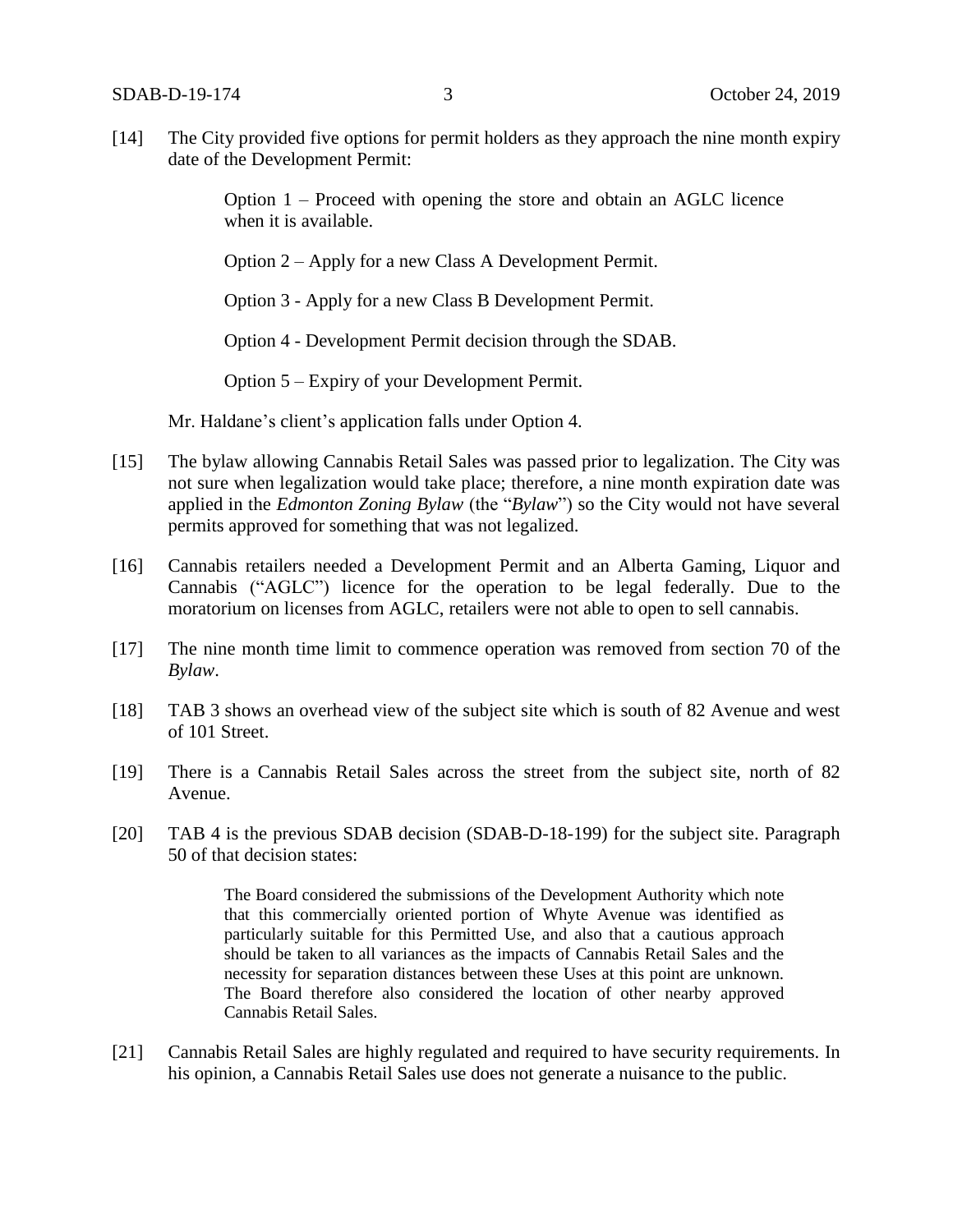- [22] TAB 5 is a Building Permit that was approved following the issuance of the Development Permit by the Board in 2018.
- [23] Mr. Haldane's client had an approved permit and commenced construction but could not comply with the nine month condition of the permit due to the AGLC moratorium and the Development Officer could not issue a new permit due to the variance required.
- [24] Section 70 of the *Bylaw* was amended respecting the nine month expiry. The Background Report of Charter Bylaw 18720 was referenced that states:

As a result of uncertainty about the dates for legalization and its accompanying federal and provincial legislation coming into force, Administration proposed the inclusion of a clause in Section 70 of the Zoning Bylaw that would result in the expiry of any permits issued after nine months. This regulation allowed the City to issue permits in advance of the date of legalization that would expire within nine months, in the event the legislation was not enacted. Now that legalization has become effective and is on a path to normalization, the nine-month expiry provision has served its purpose and is no longer required.

- [25] Mr. Haldane referred to the report submitted to Council for *Options for Managing Impacts of Major and Minor Alcohol Sales*.
- [26] The separation distance between Liquor Stores used to be 500 metres in all cases and that was reduced to 100 metres.
- [27] The report from City administration recommended the removal for distances between Liquor Stores. Mr. Haldane referred to the following excerpts from *Options for Managing Impacts of Major and Minor Alcohol Sales*:

#### **Executive Summary**

. . . .

Administration has found that the separation distance requirement between liquor stores introduced to Zoning Bylaw 12800 has not reduced the proliferation of liquor stores in Edmonton, nor has it improved business practices. Administration could not identify a relationship between the locations of liquor stores and crime, or between the use of separation distances and the issues the regulation was intended to address.

Based on analysis, research, and engagement, Administration recommends removal of the 500 metre separation distance between liquor stores and retaining the current 100 metre separation distance from parks and schools. This is Administration's recommended option of several possible options outlined in the report.

#### **Report**

. . . .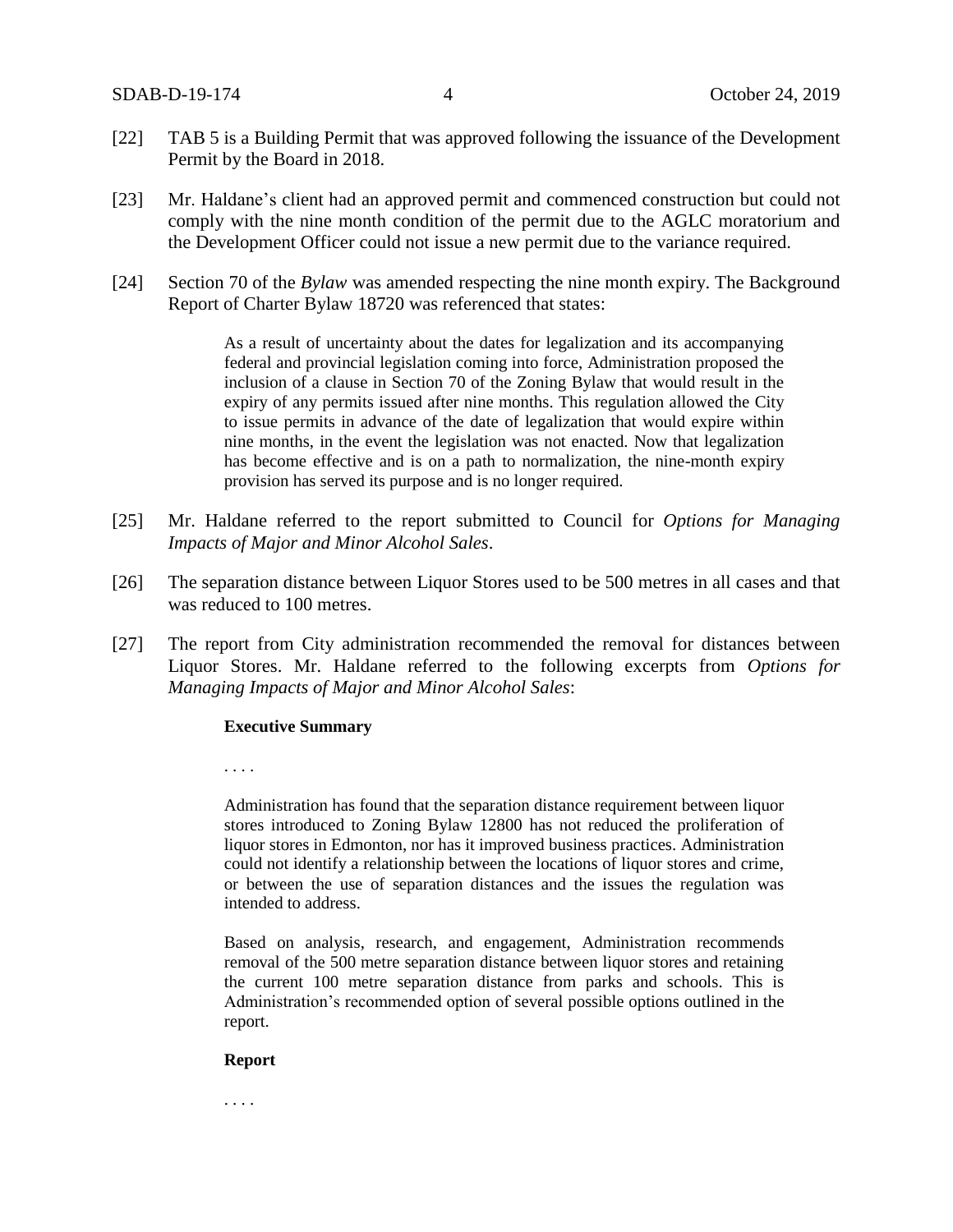One of the concerns with the separation distance is that it restricts competition among liquor stores and enables a false monopoly for existing retailers. Reduced competition decreases the incentive for businesses to operate using good business practices. The 500 metre regulation creates a monopoly where only one liquor store may operate, and is the only one serving the area, regardless of consumer preferences.

- [28] Most of the concerns from the neighbouring Cannabis Retail Sales business is related to competition and has nothing to do with sound planning principles.
- [29] Mr. Haldane referred to the following excerpt from *Options for Managing Impacts of Major and Minor Alcohol Sales*:

#### **Impacts and Effectiveness of Zoning Bylaw 12800 Regulations**

. . . .

Administration suggests that zoning is not an effective tool for limiting the availability and consumption of a regulated substance. Zoning regulates the use of land, and the shape and location of development. It is not intended to regulate a specific type of product.

- [30] Mr. Haldane has seen how Cannabis Retail Sales operate and they do not generate any nuisance issues; clustering them together presumably would not increase nuisance issues.
- [31] Mr. Haldane provided the following information in response to questions by the Board:
	- a. With regard to the Court of Appeal decision *Thomas v Edmonton (City),* 2016 ABCA 57 ("*Thomas*"), paragraph 28 was referenced:

Section  $687(3)(d)$  constitutes an exception to the general rule requiring that the SDAB comply with the *Zoning Bylaw*. While the specific overtakes the general, as is usually the case with exceptions, the exception under s 687(3)(d) of the *Act* should not be interpreted so as to defeat the SDAB's general obligation under s 687(3)(a. I) to comply with the *Zoning Bylaw* which the exception modifies. An exception may pre-empt the general theme of the law. Indeed, that is its purpose. But logically it should only do so as precisely as the legislators intended: Sullivan, *supra* at 506. After all, an exception represents a balance that the Legislature has struck: *Reference re Broadcasting Regulatory Policy CRTC 2010-167 and Broadcasting Order CRTC 2010-168***,** 2012 sec 68 at para 70, [2012] 3 SCR 489. It is not for the courts to alter that balance and still less for the SDAB to do so. Therefore, the rationale for this exception is relevant in interpreting the scope of the variance power conferred on subdivision and development appeal boards in Alberta under s 687(3)(d) of the *Act*.

b. In the *Thomas* decision, there was a waiver of the community consultation requirement as the Development Officer did not do community consultation on the basis that they were not going to issue the permit.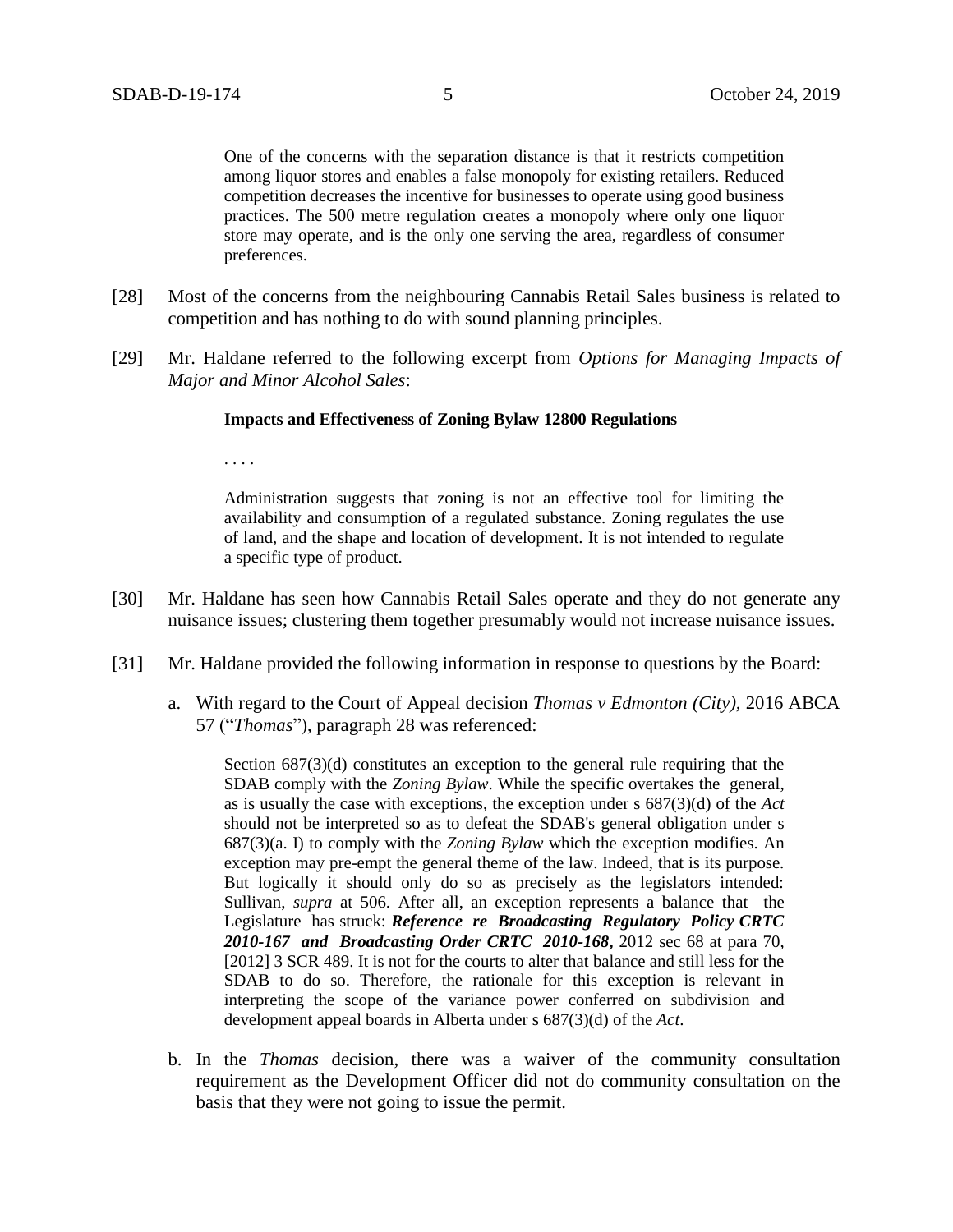- c. The Board found that failure to consult was remedied because the SDAB administration sends notices to the same parties that the Development Officer would have been required to consult. The Court of Appeal said that requirement could not be waived.
- d. Mr. Haldane referenced paragraph 29 of *Thomas*:

. . . . To relieve against hardship, the Legislature has conferred on subdivision and development appeal boards the authority to relax - that is vary, dispense with or waive - development standards in the applicable land use bylaw providing certain conditions as set out in s 687(3)(d) are met.

- e. The community consultation requirement is a procedural requirement and not a development standard.
- f. The *Thomas* decision states why the SDAB cannot waive the community consultation requirement and the SDAB's variance power is a development standard variance power only.
- g. Paragraph 31 of *Thomas* states:

. . . . What is it that must not comply with the relevant land use bylaw (in this case, the *Zoning Bylaw*) to engage the SDAB's variance power? A purposive and contextual interpretation of relevant provisions in the *Act* reveals that it is the "proposed development" itself that must not be in compliance with the land use bylaw.

h. Paragraph 32 of *Thomas* states:

In turn, the definition of "development" demonstrates that the non-compliance with the *Zoning Bylaw* relates to the physical attributes of the development in question, whether that be the physical structure of a building or addition on the land, the use or intensity of use of the land or building in question or an excavation or stockpile on the land. Section 616(b) of the *Act* defines development as follows:

"development" means

- (i) an excavation or stockpile and the creation of either of them,
- (ii) a building or an addition to or replacement or repair of a building and the construction or placing of any of them on, in, over or under land,
- (iii) a change of use of land or a building or an act done in relation to land or a building that results in or is likely to result in a change in the use of the land or building, or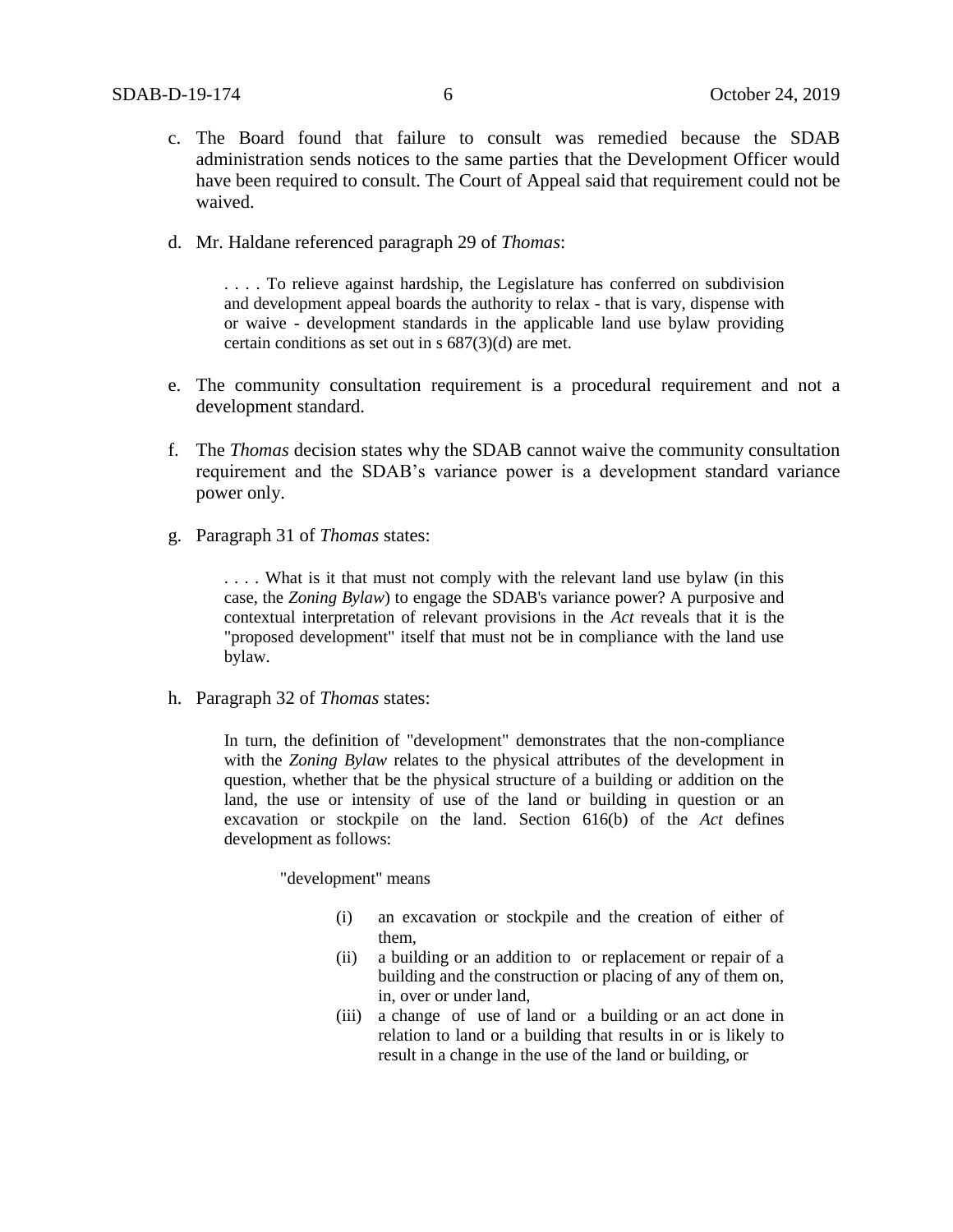- (iv) a change in the intensity of use of a land or a building or an act done in relation to land or a building that results in or is likely to result in a change in the intensity of use of the land or building
- i. This is where the Board can exercise variance powers when dealing with development standards. That is distinguished from the community consultation requirement that was the issued in *Thomas*.
- j. Paragraph 33 of the *Thomas* states:

Given the context here, the only relevant subsection is  $s$  616(b)(ii.). Hence, to engage the SDAB's variance authority, it is the physical structure that must not comply with the relevant land use bylaw, not the failure to fulfill the procedural requirement for community consultation. That conclusion is supported by the wording of the balance of s 687(3)(d). A subdivision and development appeal board is required to consider whether the *proposed development,* notwithstanding its non-compliance with a land use bylaw, materially interferes with the amenities of the neighbourhood or materially interferes with or affects the use, enjoyment and value of neighbouring parcels of land. In other words, the test in s 687(3)(d) is directed to those cases where the physical aspects of the proposed development pose no risk to neighbouring lands notwithstanding non-compliance with development standards.

- k. The *Thomas* decision does not change the *Newcastle* decision. The test in section 687(3)(d) of the *Act* does not require an onus on the proponent of the development to prove a negative and say there is no harm. Mr. Haldane could not provide evidence that Cannabis Retail Sales causes harm. The *Newcastle* approach is the best way to deal with this. The *Thomas* decision is distinguishable as it is talking about something different.
- l. Mr. Haldane does not know when permits were issued for the other Cannabis Retail Sales uses in the area.
- *ii) Position of the Development Officer, Mr. S. Chow*
- [32] Mr. Chow does not have any statistics on criminal activity related to Cannabis Retail Sales.
- [33] Cannabis Retail Sales are only Permitted Uses when they are allowed in certain zones. However, Alcohol Sales are a mix of Permitted Uses and Discretionary Uses.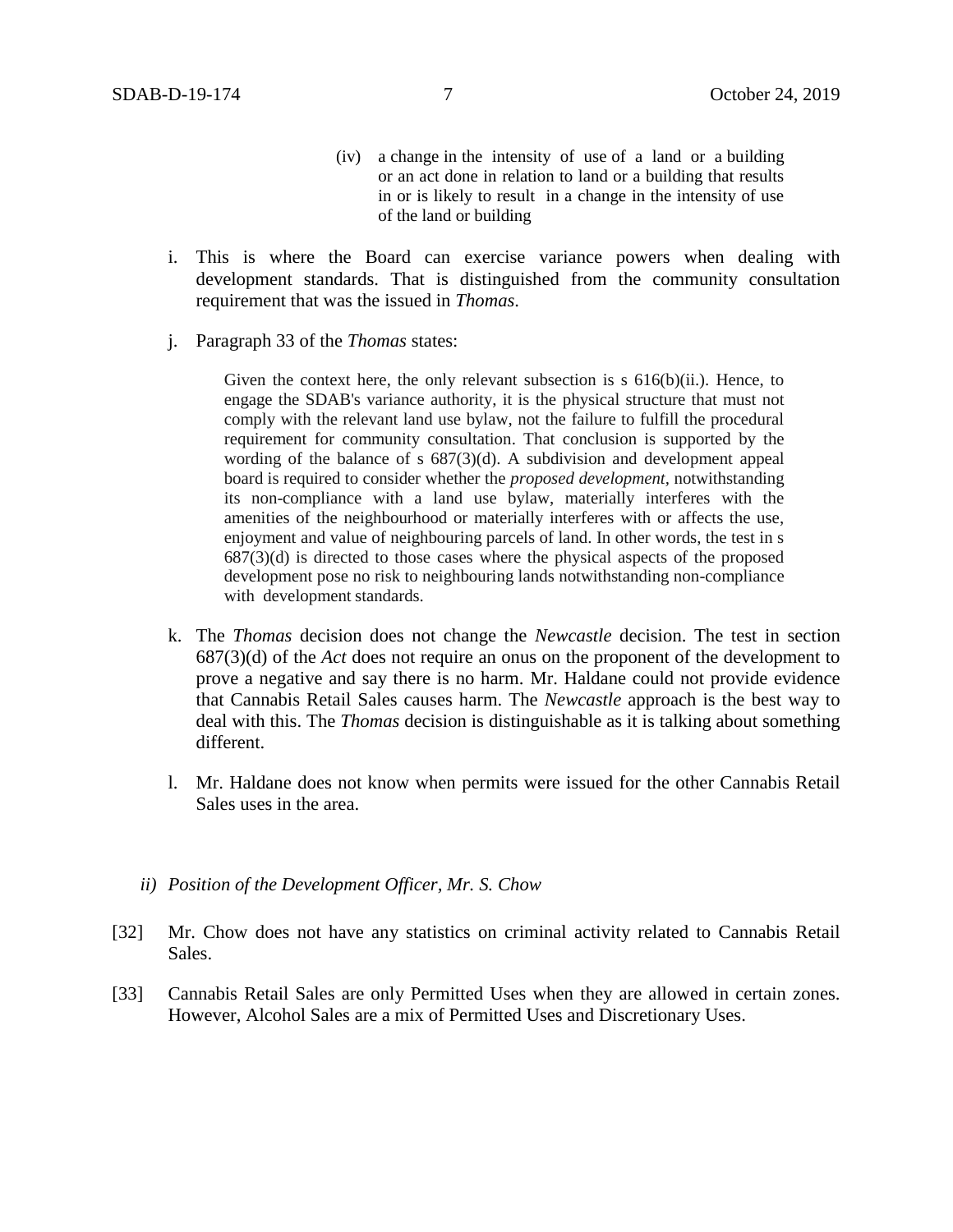- *iii) Position of Mr. S. Harwardt, Legal Counsel representing Spirit Leaf Inc., an affected neighbouring business, who was accompanied by Mr. C. Horwitz*
- [34] Mr. Harwardt clarified that TAB 6 of his submission does not show approved Cannabis Retail Sales locations but the markings that correspond with the signatures they received.
- [35] TAB 4 shows the approved Cannabis Retail Sales locations and the Cannabis Retail Sales locations that are in review.
- [36] Mr. Harwardt referenced paragraph 28 of the *Thomas* decision:

Section  $687(3)(d)$  constitutes an exception to the general rule requiring that the SDAB comply with the *Zoning Bylaw*. While the specific overtakes the general, as is usually the case with exceptions, the exception under s 687(3)(d) of the *Act* should not be interpreted so as to defeat the SDAB's general obligation under s 687(3)(a. I) to comply with the *Zoning Bylaw* which the exception modifies. An exception may pre-empt the general theme of the law. Indeed, that is its purpose. But logically it should only do so as precisely as the legislators intended: Sullivan, *supra* at 506. After all, an exception represents a balance that the Legislature has struck: *Reference re Broadcasting Regulatory Policy CRTC 2010-167 and Broadcasting Order CRTC 2010-168***,** 2012 sec 68 at para 70, [2012] 3 SCR 489. It is not for the courts to alter that balance and still less for the SDAB to do so. Therefore, the rationale for this exception is relevant in interpreting the scope of the variance power conferred on subdivision and development appeal boards in Alberta under s 687(3)(d) of the *Act*.

- [37] A variance cannot simply be granted unless someone shows up to oppose that variance. The rule has to be respected. The discussion in section 687 of the *Act* was relevant in the Court's decision regarding *Thomas* and that decision has walked the *Newcastle* decision back to an extent.
- [38] In the *Newcastle* decision, the Board has to provide some reasons for a decision. In that case the only concern raised from *Newcastle* was a competition argument. A planning argument was not raised in that case and the Board ignored their power to grant a setback variance, presumed harm and provided no planning reason for the refusal for the variance. That is what *Newcastle* stands for. The Board has to provide a reason for granting a variance.
- [39] Even though his client is a competitor does not negate any planning reasons the Appellant raises.
- [40] He referred to the Cannabis Retail Sales locations that are in close proximity to each other. There are three other locations within a 500-metre radius but outside the 200-metre setback range. Although there is no variance required for those locations, they can still be considered when determining whether or not there is a clustering and diversity of uses in the area and they form an easy walking distance.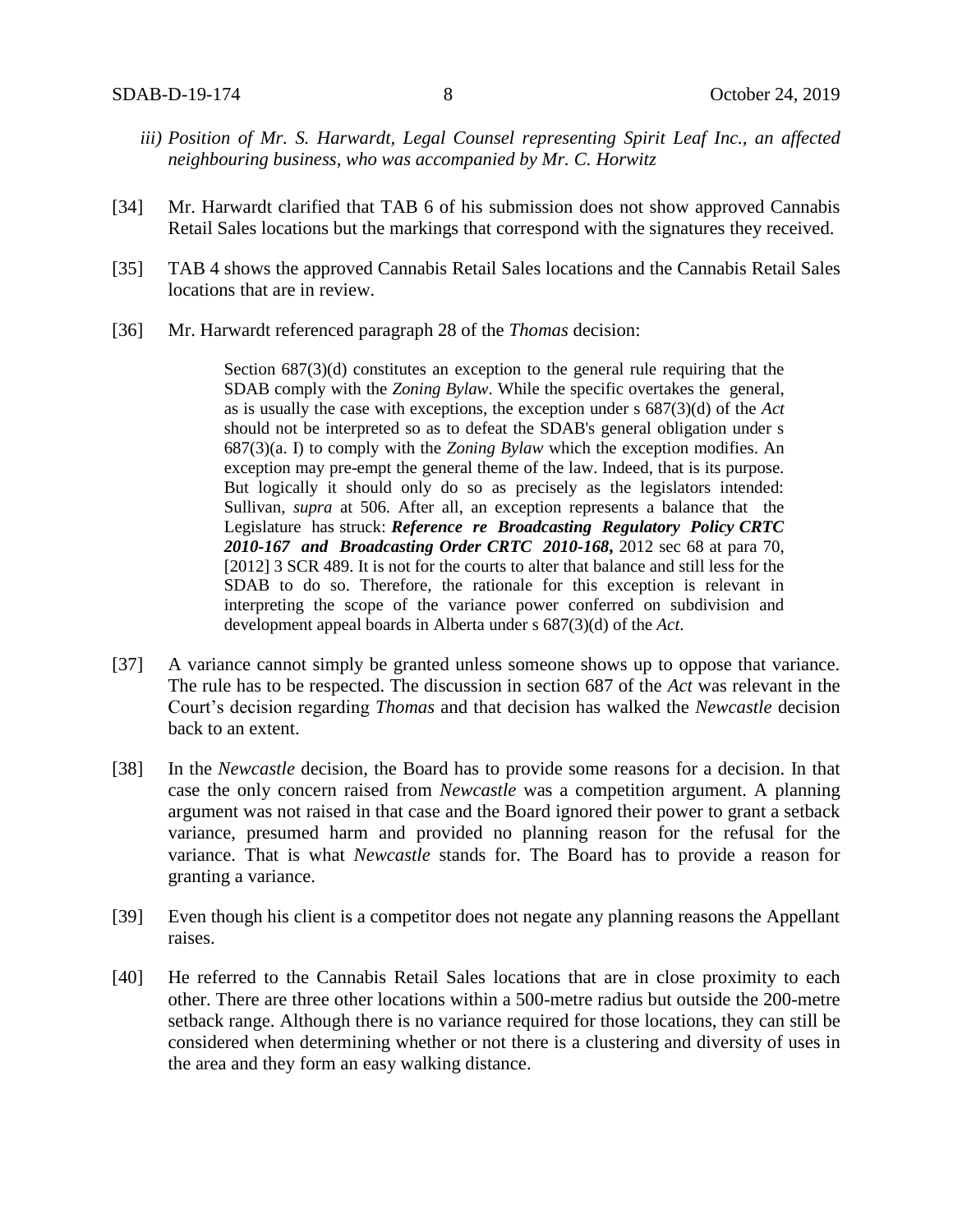- [41] The Cannabis Retail Sales locations shown in Tab 4 are relevant in considering whether or not diversity in the area is going to be impacted by another Cannabis Retail Sales use. The stores are within a walkable area.
- [42] TAB 5 is an aerial photograph showing the proposed location is located between 101 Street and 102 Street on the south side of 82 Avenue. The neighbouring Cannabis Retail Sales is across the avenue from the subject site.
- [43] Both of the sites are within the Whyte Avenue Commercial Overlay within the Strathcona Area Redevelopment Plan.
- [44] Pursuant to the Whyte Avenue Commercial Objectives of the Old Strathcona Area Redevelopment Plan, the first objective is to:

Promote diversity, uniqueness and a full range of businesses and services for all residents and visitors to the area, while maintaining the compatible and balanced mix of businesses currently existing in the Whyte Avenue Commercial Area.

- [45] Not only are these two Cannabis Retail Sales uses in close proximity and easily accessible, there are multiple locations within a 500-metre radius. It is a concern that approving the proposed development will lead to a cluster of Cannabis Retail Sales.
- [46] Cannabis Retail Sales is a new Use and Council has imposed setback distances for these uses to reduce clustering of the stores.
- [47] There is already a Whyte Avenue moratorium on new bars and restaurants to reduce any further clustering.
- [48] TAB 10 is a previous SDAB decision that deals with two Cannabis Retail Sales locations on 118 Avenue which is similar to the proposed development.
- [49] Consistency in decisions is important so the developers and business owners can understand what types of things are likely to be approved.
- [50] Paragraph 50(a) of TAB 10, a previous SDAB decision (SDAB-D-18-193), the Board did not grant a variance with one of the reasons being:

The minimum separation distance requirements contained in section 70(1) of the *Edmonton Zoning Bylaw,* to regulate the distance between Cannabis Retail Sales has been established for several reasons. Firstly, to foster a diversity of commercial and retail Uses in a given neighbourhood and secondly to prevent the clustering of Uses which have the potential, when located too close together to cause a magnification of potential deleterious effects.

[51] The Board in SDAB-D-18-193 identified a number of concerns as outlined in paragraph 50(e) that states: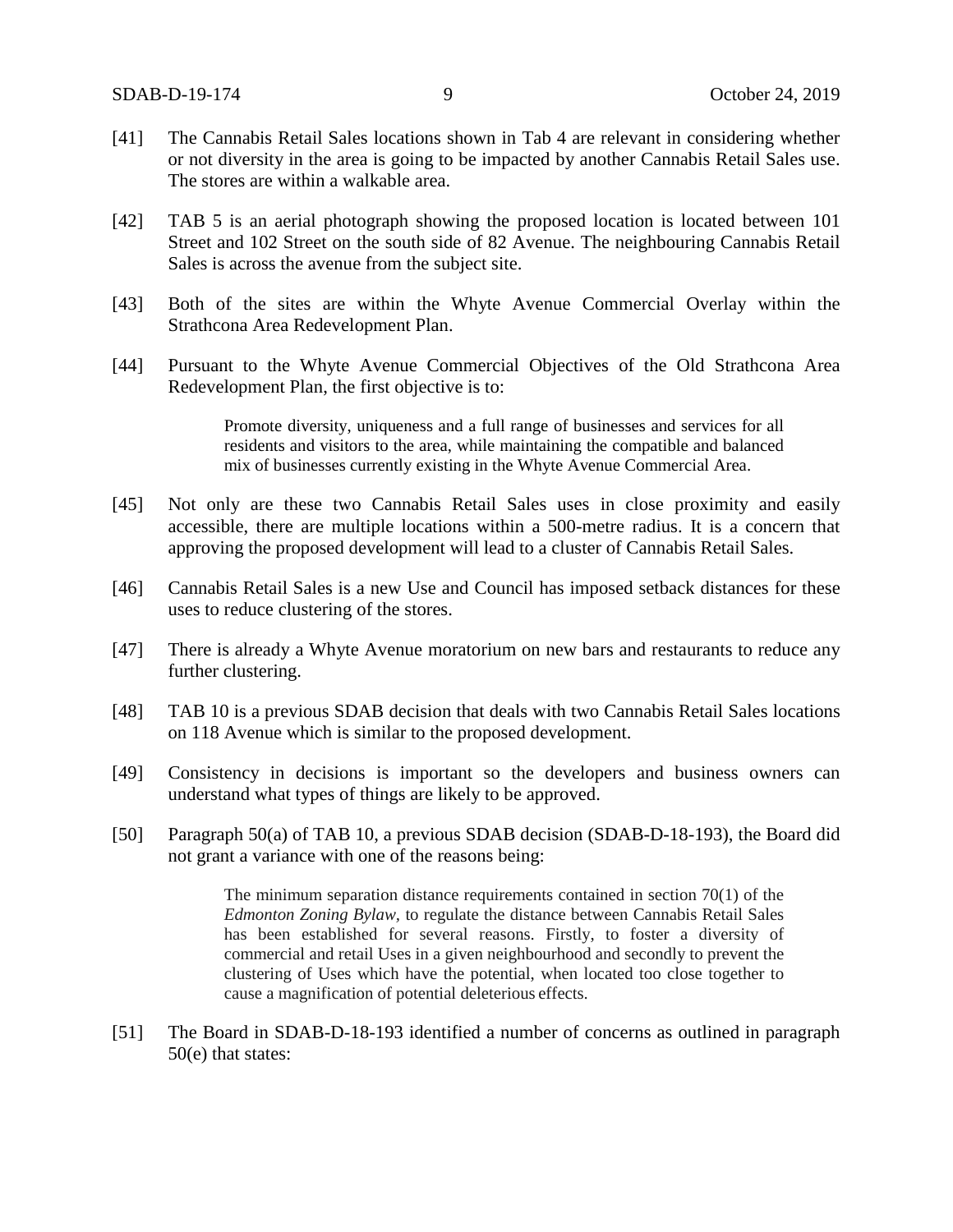- e) In this case, the Board identified the following concerns regarding the requested variance:
	- i.) The two Cannabis Retail Sales Use sites are only 156 metres apart.
	- ii.) Both Sites are located along a pedestrian friendly corridor which makes it easy for an individual to travel from one store to the other.
	- iii.) The Cannabis Retail Sales stores are not separated by any large infrastructure or natural impediments to either pedestrian or vehicular traffic.
	- iv.) The Cannabis Retail Sales stores are linearly connected by 118 Avenue and are visible to each other.
	- v.) The Board is concerned that granting the required variance could lead to a reduction in the diversity of businesses along this portion of 118 Avenue.
	- vi.) Based on information provided in the written submission of the Development Officer; the Board notes that fewer restrictions have been placed on the public consumption of cannabis than on the public consumption of alcohol. Therefore, the Board finds that maintaining the minimum required separation distance of 200 metres between Cannabis Retail Sales locations may reduce the concentration of the public consumption of cannabis along this portion of 118 Avenue.
	- vii.) The Board further notes that the subject Site is surrounded by residential housing zones, specifica1Iy an (RA7) High Rise Apartment Zone to the west and an (RF3) Small Scale Infill Development Zone to the south. Based on the close proximity of these residential uses to the subject Site, the Board is more resistant to waive the minimum 200 metre separation distance requirements pursuant to section 70(1) of the *Edmonton Zoning Bylaw*.
- [52] In his opinion, the reasons for not granting the variance in that decision are also applicable in the subject case.
- [53] The Board identified several concerns such as the separation space. The separation space is even smaller in the subject case.
- [54] There are residential uses in proximity of the proposed Cannabis Retail Sales but not as close as the previous decision.
- [55] Although the previous Cannabis Retail Sales application for the subject site was previously approved, there was not opposition noted in that decision.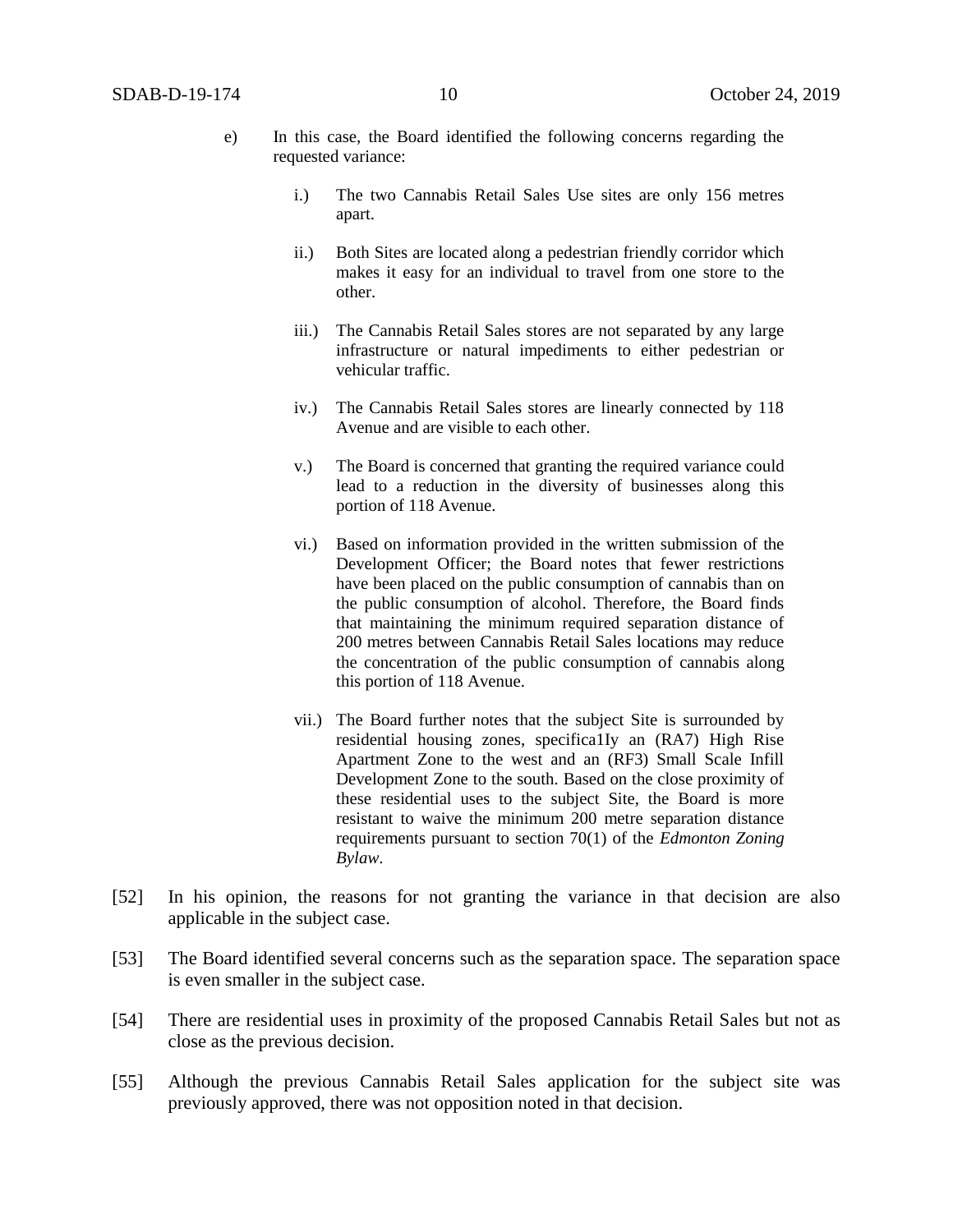- [56] Mr. Harwardt's client circulated a letter around the area outlining the issue and the variance being sought and received signatures in opposition to the proposed development (TAB 2).
- [57] Mr. Horwitz stated that he is the Vice President of Spirit Leaf Ltd., and has resided in Edmonton for approximately 20 years. He has owned, operated, and worked in businesses on Whyte Avenue during those years.
- [58] The proposed Cannabis Retail Sales is a concern. The location is on a corner that attracts vulnerable people to the community. There have been several issues in this area and people entering the Spirit Leaf store. They have had to call police on occasion. There are several stores in this area that have a high crime rate due to vulnerable people gathering there.
- [59] Mr. Horwitz provided the following information in response to questions by the Board:
	- a. There are patterns on Whyte Avenue where people tend to gather mostly on businesses that deal with alcohol or cannabis.
	- b. His business has been operating for approximately five months in the current location. He operates two other cannabis stores in Edmonton; however, most of the negative issues are at his Whyte Avenue location.
	- c. Mr. Harwardt referred to an aerial map showing the park where individuals are allowed to use cannabis which is two blocks from the subject site.
	- d. Mr. Horwitz outlined the mixture of businesses in the area.
	- e. Mr. Harwardt stated that when considering the impact on the neighbourhood as a whole the Board needs to look at the cumulative impact.
	- f. The report to Council noted the separation distances have not prevented proliferation.
	- g. The Old Strathcona Business Association submitted a letter in opposition to the proposed development.
	- h. Mr. Harwardt referred to TAB 6 of his submission. Some of the residents that signed the petition opposed to the proposed development are outside the 60-metre notification radius but is not conclusive and some residents can still be impacted. There are apartments above a number of the businesses on Whyte Avenue.
	- i. They used three different methods when doing community consultation. They did their consultation within a two block radius, behind Whyte Avenue and with customers coming to their store.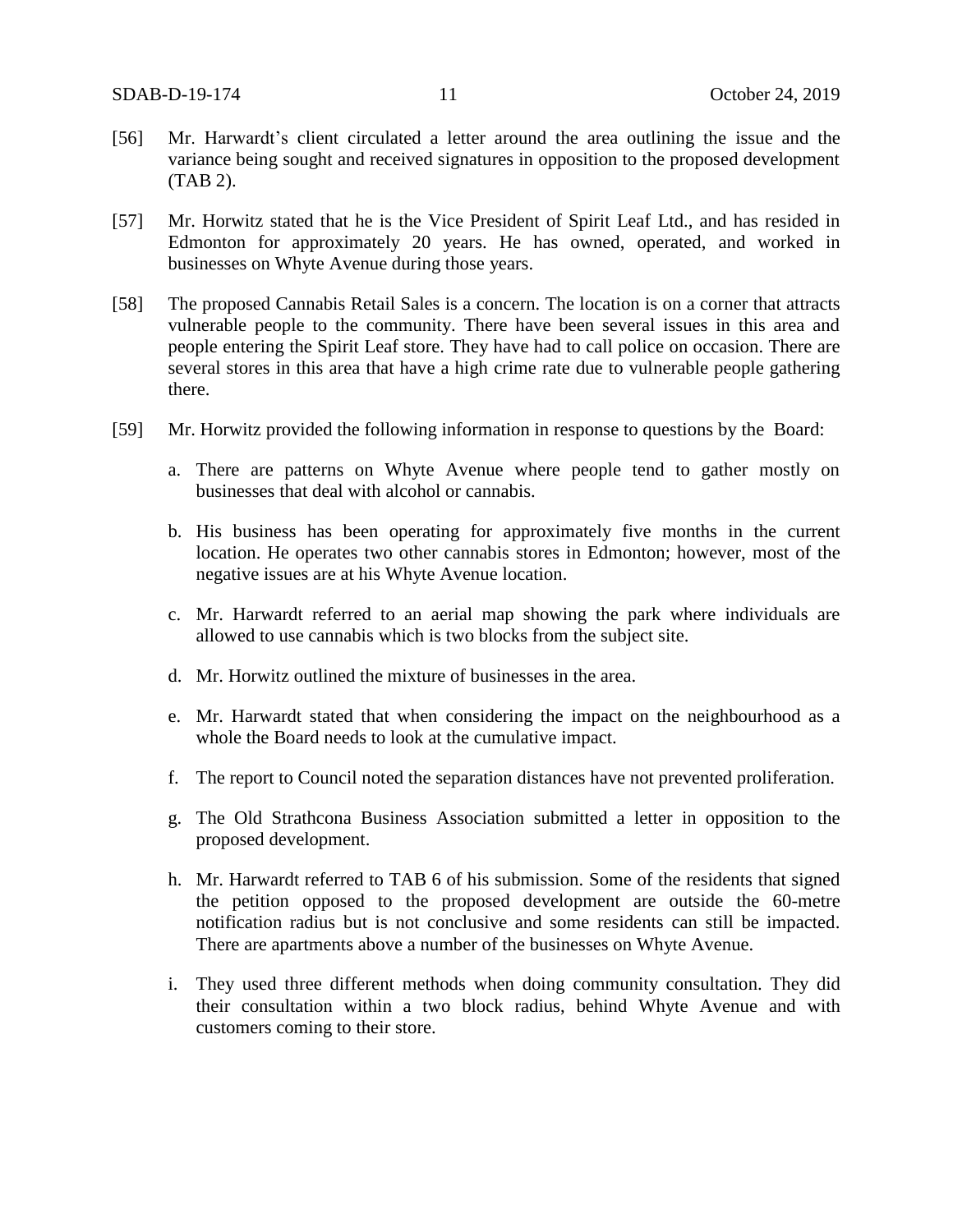- j. Community consultation was done when they heard an appeal was filed on the proposed development.
- *iv) Rebuttal of the Appellant, Mr. K. Haldane*
- [60] He provided the Board with signatures in support of the proposed development and business cards of the businesses on Whyte Avenue, marked *Exhibit A*.
- [61] In the previous SDAB decision, a similar petition was done but no names or addresses were received.
- [62] He confirmed that he spoke to businesses within the 60-metre notification radius outlining the proposed Cannabis Retail Sales.
- [63] No one attended the hearing in opposition other than Legal Counsel and the owner of Spirit Leaf Ltd.
- [64] The Mustard Seed Church is a block south of the proposed Cannabis Retail Sales and the existing Cannabis Retail Sales.
- [65] Mr. Haldane referenced the following paragraphs of the *Newcastle* decision:
	- [12] Therefore, if there is any interference with neighbourhood amenities, or with use, enjoyment, or value of other land parcels, the Board had a duty to explain that in its Reasons, and it did not. A mere conclusory statement does not suffice, and that is all that paragraph 10 is.
	- [13] There was only one adverse effect postulated by the respondent flowing from this proposed second liquor store. It was that if the existing liquor store ever later needed a new development permit (eg to move, enlarge, renovate, or rebuild), then it would be the second liquor store, and so might be refused a new development permit.
	- [14] Does that possibility of future harm to the tenant relate to the neighbourhood or its amenities? Does it affect the use, enjoyment, or value of any other parcels? Or does it relate instead to the other business or its owner? The Board made no fact findings to link the respondent's permit-fora-move concern with any test in s 687(3)(d).
- [66] With regard to clustering, he agrees that there is a cluster of businesses that have been addressed by Council for bars and pubs and there is a desire for diversity within the Strathcona Area Redevelopment Plan. Whyte Avenue has a mixture of business uses including a variety of commercial businesses within the same use class.
- [67] The Board has to meet the section  $687(3)(d)$  test for a variance.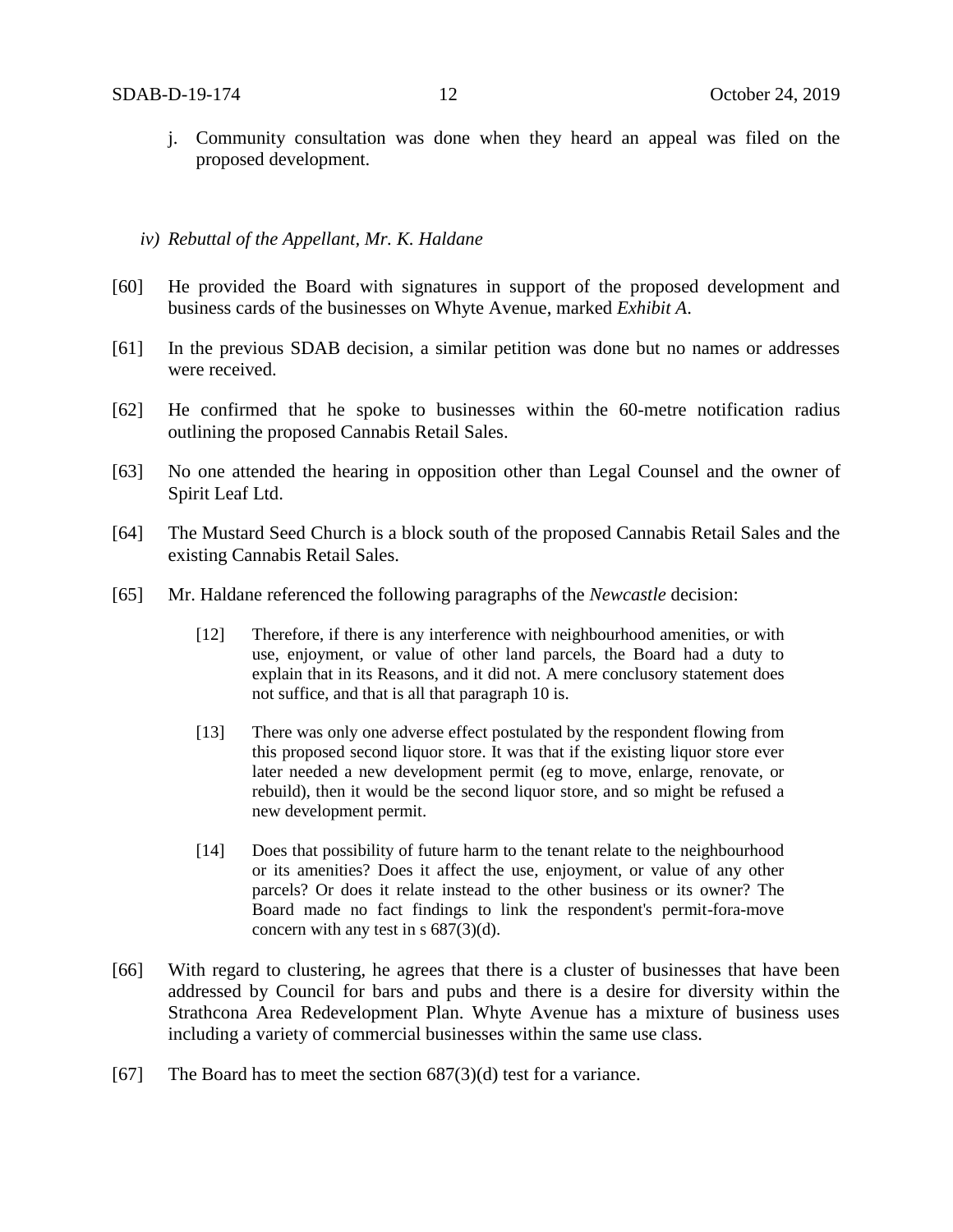- [68] Mr. Haldane reiterated that his client had an approved permit issued by the Board but due to the moratorium they were not able to open in time.
- [69] In his opinion, his client qualifies to meet the test of the Board.
- [70] He agrees that the petitions submitted by both parties are equal. However, his client provided information to the people they spoke to regarding the variance.
- [71] With regard to the letter received from the Old Strathcona Business Association, he believes his client's business is one of the five businesses approved listed in their letter in the Old Strathcona area.

### **Decision**

- [72] The appeal is **ALLOWED** and the decision of the Development Authority is **REVOKED**. The development is **GRANTED** as applied for to the Development Authority, subject to the following **CONDITIONS**:
	- 1. Cannabis Retail Sales shall include design elements that readily allow for natural surveillance to promote a safe urban environment, where applicable and to the satisfaction of the Development Officer, including the following requirements:
		- a. customer access to the store is limited to a storefront that is visible from the street other than a Lane, or a shopping centre parking lot, or mall access that allows visibility from the interior of the mall into the store;
		- b. the exterior of all stores shall have ample transparency from the street;
		- c. any outdoor lighting shall be designed to ensure a well-lit environment for pedestrians and illumination of the property; and
		- d. landscaping shall be low-growing shrubs or deciduous trees with a high canopy at maturity to maintain natural surveillance.
	- 2. Signs require separate Development Applications.
	- 3. Exterior lighting shall be developed to provide a safe lit environment in accordance with Sections 51 and 58 and to the satisfaction of the Development Officer.
	- 4. Any outdoor lighting for any development shall be located and arranged so that no direct rays of light are directed at any adjoining properties, or interfere with the effectiveness of any traffic control devices.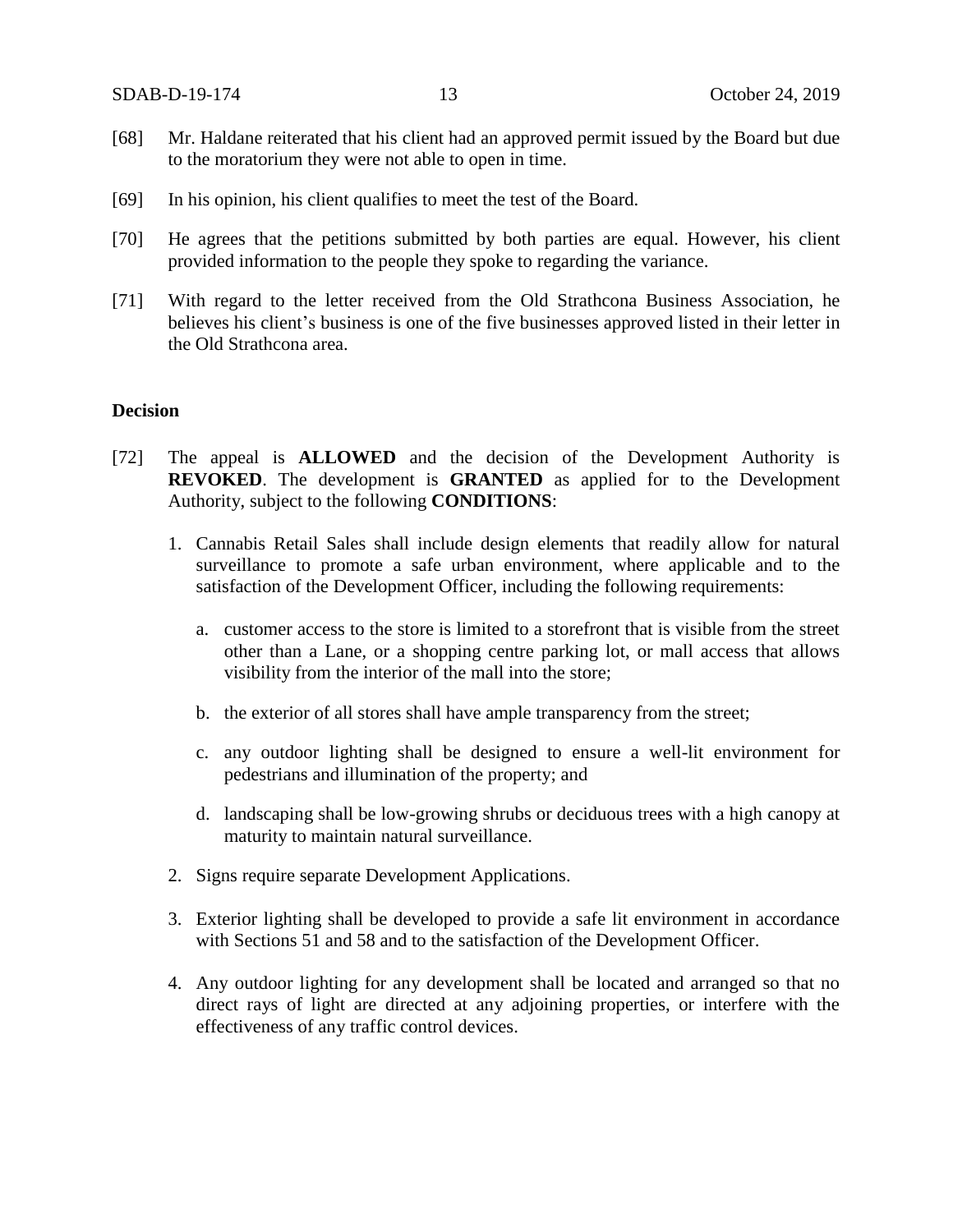NOTES:

- 1. This Development Permit is NOT a Business Licence. A separate application must be made for a Business Licence. Please contact the 311 Call Centre (780-442-5311) for further information.
- 2. Unless otherwise stated, all above references to section numbers refer to the authority under the Edmonton Zoning Bylaw 12800 as amended.
- 3. With future changes of use for this site, Subdivision Planning will require the applicant to provide parking justification and conduct observations on site to establish if parking continues to be sufficient for the site.
- [73] In granting the development the following variance to the *Edmonton Zoning Bylaw* (the "*Bylaw*") is allowed:
	- 1. The minimum required 200 metres separation distance between the Cannabis Retail Sales from any other Cannabis Retail Sales pursuant to section 70.1 is reduced by 153 metres to permit a minimum allowed separation distance of 47 metres.

### **Reasons for Decision**

- [74] The proposed development is to continue the Use of an approved Cannabis Retail Sales, a Permitted Use in the (CB2) General Business Zone.
- [75] Special Land Use Provisions in section 70 of the *Bylaw* regulate this Permitted Use Class and provide in part:
	- 1. Any Cannabis Retail Sales shall not be located less than 200 m from any other Cannabis Retail Sales. For the purposes of this subsection only:
		- a. the [200](javascript:void(0);) m separation distance shall be measured from the closest point of the Cannabis Retail Sales Use to the closest point of any other approved Cannabis Retail Sales Use;
		- b. A Development Officer shall not grant a variance to reduce the separation distance by more than [20 m](javascript:void(0);) in compliance with [Section](https://webdocs.edmonton.ca/InfraPlan/zoningbylaw/ZoningBylaw/Part1/Administrative/11__Authority_and_Responsibility_of_the_Development_Officer.htm)  [11;](https://webdocs.edmonton.ca/InfraPlan/zoningbylaw/ZoningBylaw/Part1/Administrative/11__Authority_and_Responsibility_of_the_Development_Officer.htm) and
		- c. The issuance of a Development Permit which contains a variance to separation distance as described in 70(1)(b) shall be issued as a Class B Discretionary Development.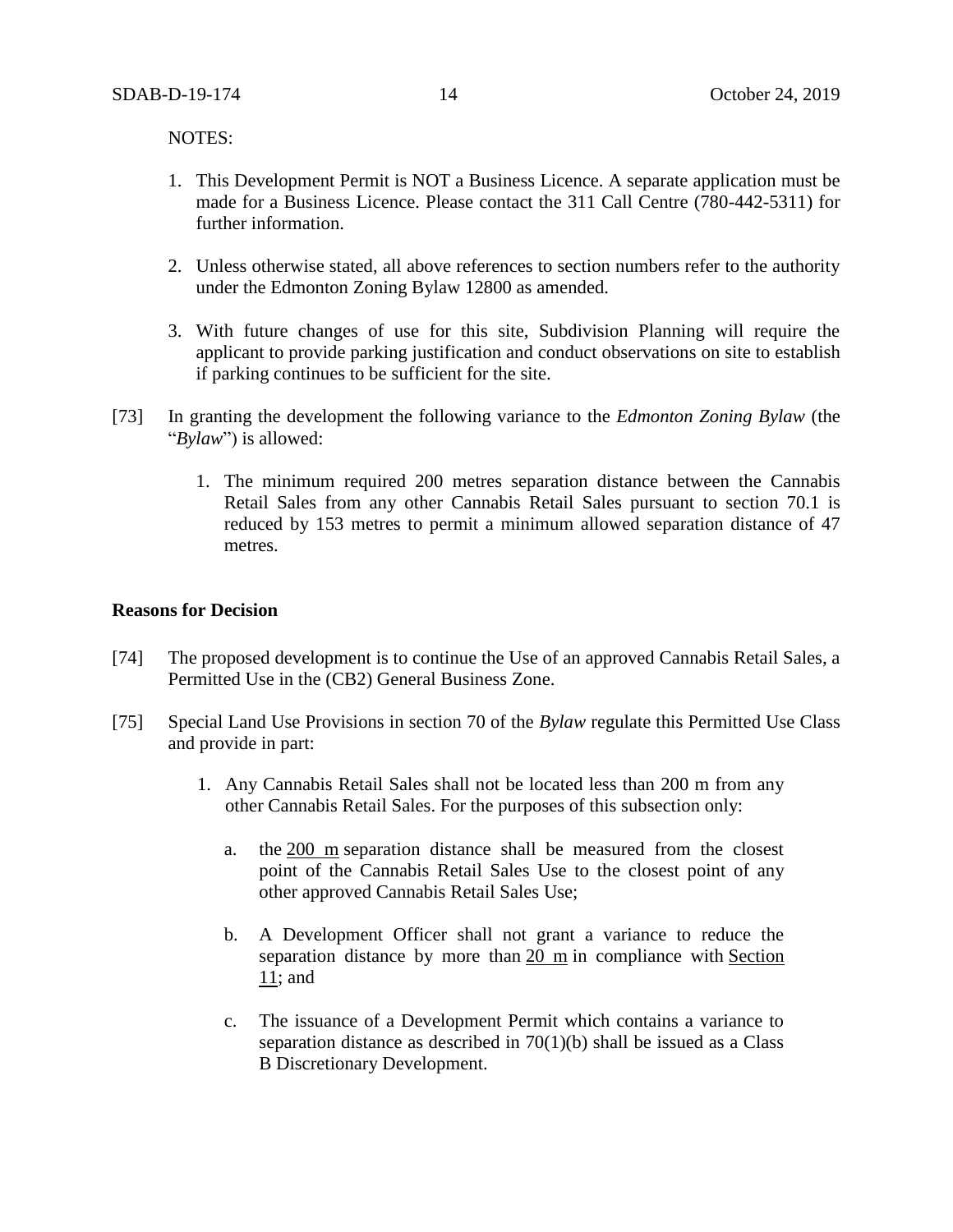- [76] The proposed development requires a variance of 153 metres to section 70.1(a) because it is located 47 metres from an existing approved Cannabis Retail Sales based on the method of calculation for separation distances prescribed by the *Bylaw*.
- [77] According to the refused permit, the Development Officer refused the application because he is prohibited from granting the required variance by section 70.1(b) and 70.4 of the *Bylaw*.
- [78] Unlike the Development Officer, the Board has discretionary authority to grant this 153 metres variance pursuant to section 687(3)(d) of the *Municipal Government Act* (the "*Act*") which states:

In determining an appeal, the subdivision and development appeal board may make an order or decision or issue or confirm the issue of a development permit even though the proposed development does not comply with the land use bylaw if, in its opinion,

- (i) the proposed development would not
	- (A) unduly interfere with the amenities of the neighbourhood, or
	- (B) materially interfere with or affect the use, enjoyment or value of neighbouring parcels of land,

and

- (ii) the proposed development conforms with the use prescribed for that land or building in the land use bylaw.
- [79] During the hearing the Board was presented with two Court of Appeal decisions, *Newcastle Centre GP Ltd. v Edmonton (City)* 2014 ABCA 295 ("*Newcastle*") and *Thomas v Edmonton (City),* 2016 ABCA 57 ("*Thomas*") related to the Board's variance powers under section 687(3)(d) of the *Act*.
- [80] The Appellant argued that per *Newcastle,* the test for variances to development regulations is found in section 687(3)(d). Following the Court of Appeal decision, the Board must find a planning reason to deny this application for a Permitted Use. He cited the following paragraphs of the *Newcastle*:
	- [12] Therefore, if there is any interference with neighbourhood amenities, or with use, enjoyment, or value of other land parcels, the Board had a duty to explain that in its Reasons, and it did not. A mere conclusory statement does not suffice, and that is all that paragraph 10 is.
	- [13] There was only one adverse effect postulated by the respondent flowing from this proposed second liquor store. It was that if the existing liquor store ever later needed a new development permit (eg to move, enlarge, renovate, or rebuild), then it would be the second liquor store, and so might be refused a new development permit.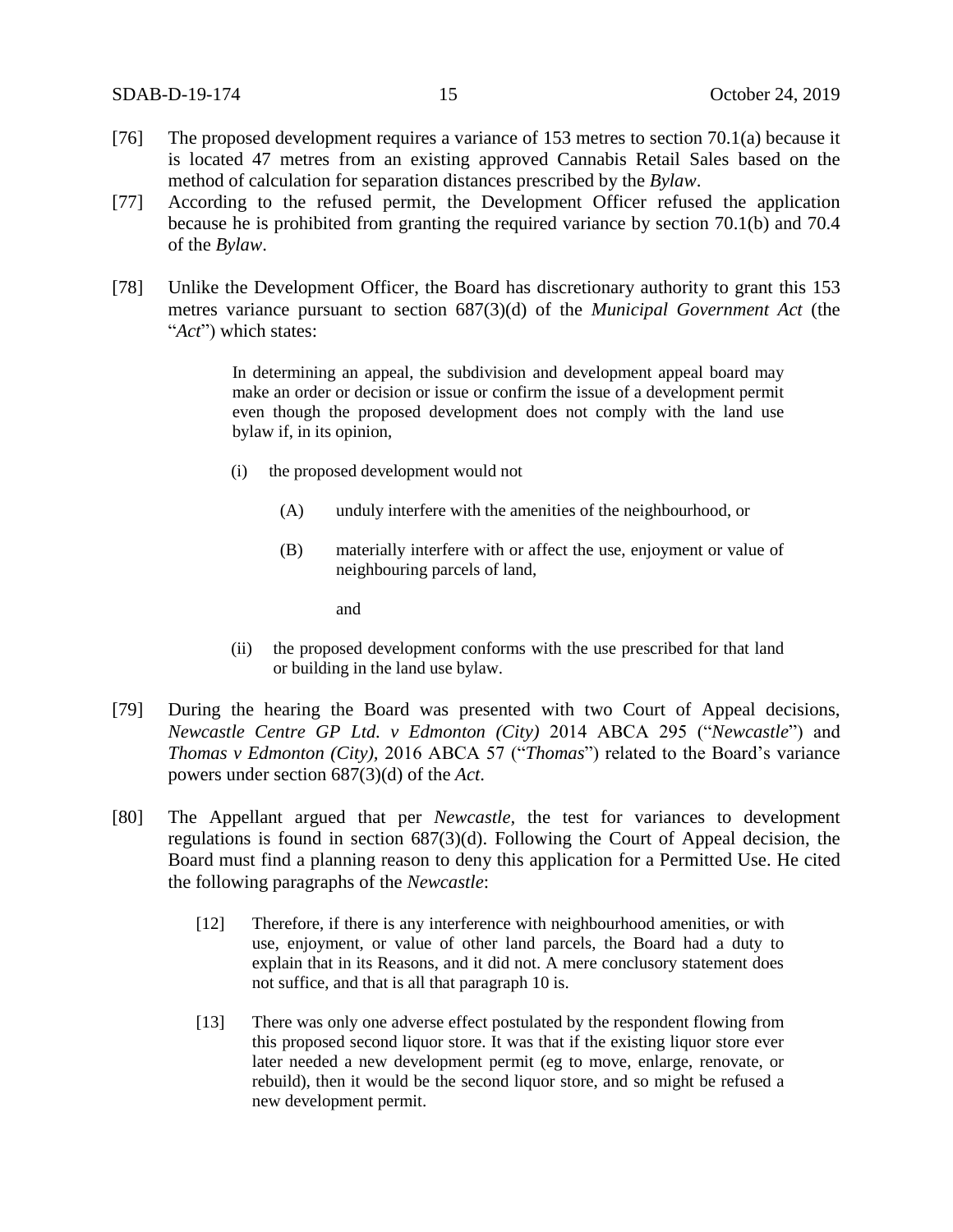- [14] Does that possibility of future harm to the tenant relate to the neighbourhood or its amenities? Does it affect the use, enjoyment, or value of any other parcels? Or does it relate instead to the other business or its owner? The Board made no fact findings to link the respondent's permit-fora-move concern with any test in s 687(3)(d).
- [81] Further in the Appellant's view, *Thomas* is not relevant as the Court of Appeal in that case was dealing with a public consultation requirement enacted to ensure procedural fairness that the Board has no authority to waive rather than a development regulation governed by section 687(3)(d).
- [82] The operator of the nearest approved Cannabis Retail Sales Use, from which the variance was needed, argued that this case could be distinguished from *Newcastle* as the variance to separation distance raised planning concerns apart from the purely commercial competitive issues at play in that case. Further in their opinion, *Thomas* did walk back the *Newcastle* decision with respect to variances to development regulations including separation distances. The Board should consider the words of the Court of Appeal in paragraph 29 of *Thomas*:

. . . . To relieve against hardship, the Legislature has conferred on the Subdivision and Development appeal boards the authority to relax – that is vary, dispense with or waive development standards in the applicable land use bylaw providing certain conditions as set out in section 687(3)(d) are met.

- [83] Bearing these cases and the parties' submissions in mind, the Board considered the following factors in determining whether or not to grant the variance to the required separation distance for the proposed Cannabis Retail Sales Use.
- [84] First, the Board considered that the scope of application is for a continuation of a previously approved Cannabis Retail Sales Use and in particular that:
	- i) The Board approved a Cannabis Retail Sales Use at the subject site in December 2018 after considering the two cited cases, the applicable *Bylaw* provisions and statutory plans, the location of all nearby approved and pending Cannabis Retail Sales Uses, a supporting petition and opposition by the City.
	- ii) The Board's approval was not appealed.
	- iii) The Development Permit approved by the Board was subject to a condition imposed per section 70 of the *Bylaw* in effect at the time. It required the Cannabis Retail Sales Uses must commence operations within nine months of the issuance of that permit.
	- iv) Cannabis retailers require both a municipal Development Permit and an Alberta Gaming, Liquor and Cannabis ("AGLC") licence for the operation to be legal federally. Due to the moratorium on licenses from AGLC, the Appellant and many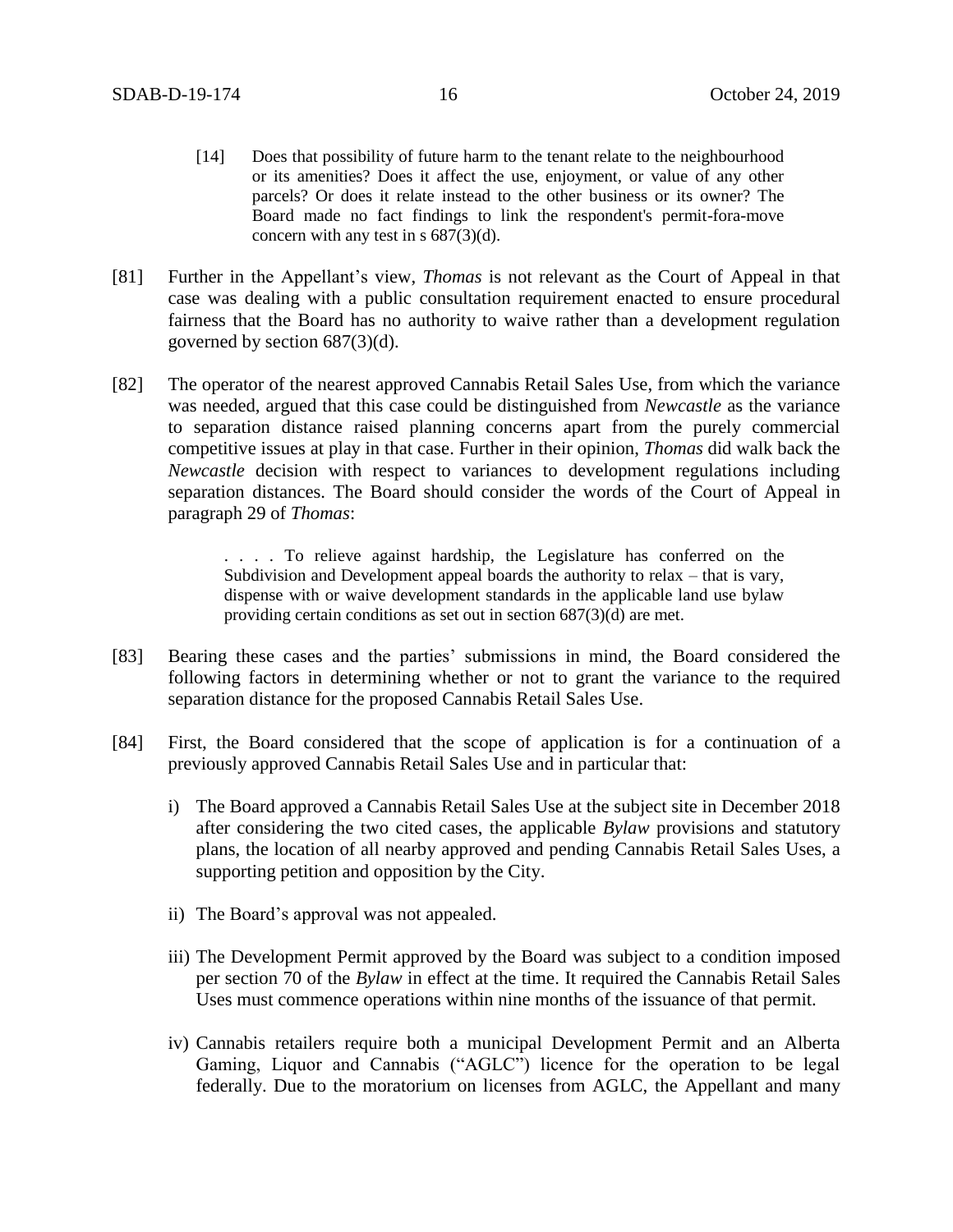other potential retailers were not able to open their businesses and sell cannabis to the public.

- v) The nine month time limit to commence operation was removed by Council from section 70 of the *Bylaw* in February 2019 after the Board's decision.
- vi) A Building Permit was subsequently approved and the Appellant commenced construction, but could not comply with the nine month condition of the permit due to the AGLC moratorium on all cannabis retailers. In other words, but for the moratorium, this application would not have been required.
- [85] The Board notes that the Development Officer was required by section 70 to refuse the application. The Development Officer did not appear, but his report acknowledges the Board's decision in SDAB-D-18-199 and the subsequent change to section 70. The Report specifically continues:

However, due to the AGLC moratorium on new cannabis retail sales licenses that was lifted on 30 May 2019, the City has allowed Development Permit holders to apply for a new development permit to "continue to operate" their existing locations. This is to provide all the development permit holders who may have been affected by the AGLC moratorium a reasonable amount of time to make a decision about how to proceed with their business, and if necessary, file any required appeals to the SDAB.

Based on the above, the City takes no position on re-granting the original variance as granted for the subject Cannabis Retail Sales.

- [86] In the interests of fairness to all the participants, the Board considered whether any relevant factors had materially changed since the issuance of SDAB-D-18-199 and the changes to the *Bylaw*.
- [87] Unlike the situation in SDAB-D-18-199 where no opposition was noted, the Board received mixed evidence about the views of the community:
	- i) The Appellant provided a petition in favour of the proposed development which was more specific with respect to its location relative to the nearest approved Cannabis Retail Sales than the one provided to the Board in SDAB-D-18-199. It included several signatures of employees or owners of businesses located within the 60-metre notification zone.
	- ii) The operators of the nearest Cannabis Retail Sales Use (46 metres from the proposed development) provided a petition in the form of a letter against the proposed development signed by individuals associated with addresses within and beyond the 60-metre notification zone as well as a letter of opposition signed by the operator's landlord. These letters cite concerns with clustering and variances in general.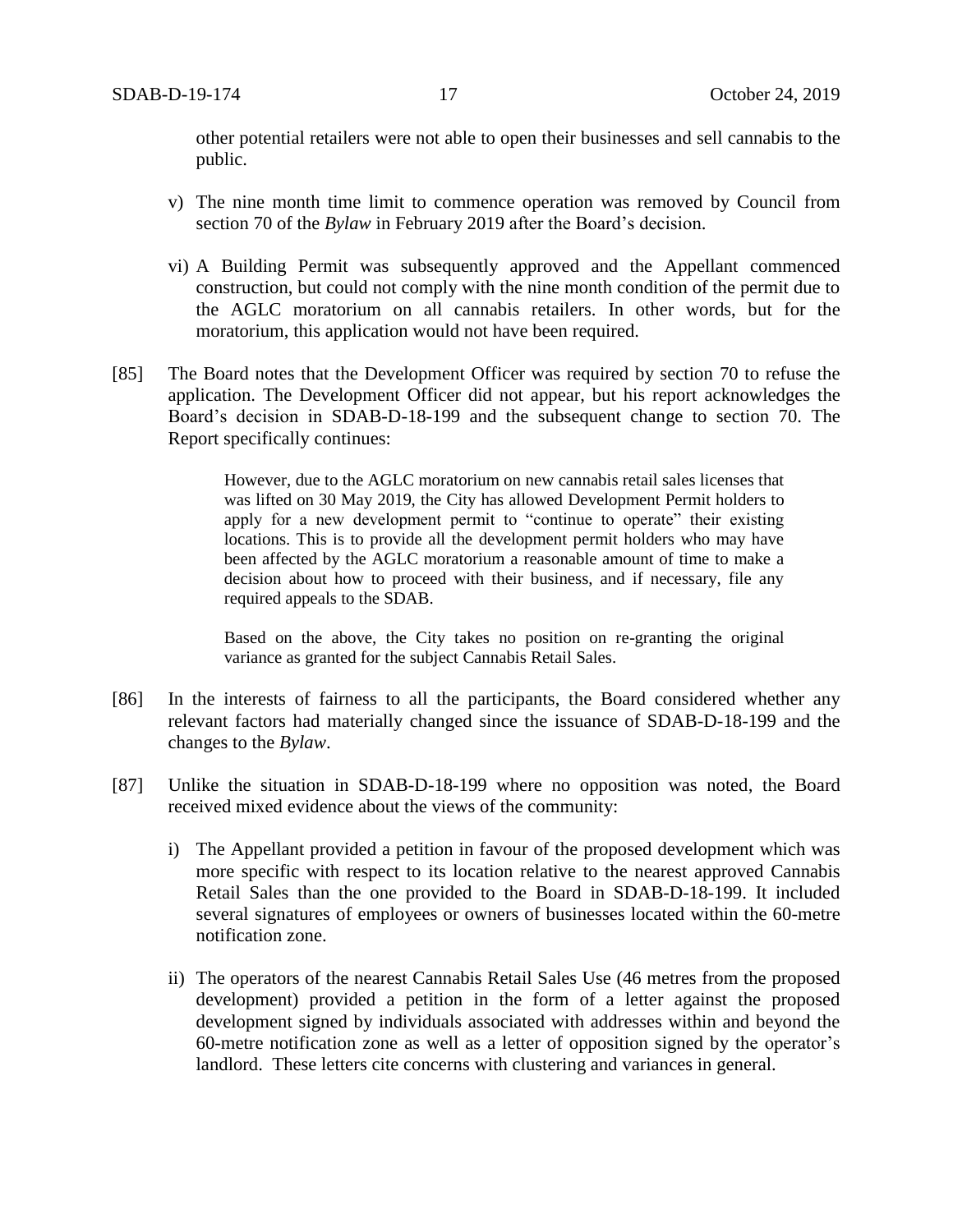- [88] The Board also carefully reviewed the letter in opposition from the Old Strathcona Business Association. In this letter, the Association references concerns over "an additional cannabis retail store" and states "there were over 20 applications for cannabis retail in our area with only five permits approved, which is a healthy mix for our district." Based on the evidence received from all sources, it appears that the proposed application to continue the previously approved Cannabis Retail Sales Use was one of the five existing Cannabis Retail Sales permits listed in that letter as part of the healthy mix.
- [89] The Board considered the evidence before it of adverse impacts associated with granting the variance to allow the proposed Cannabis Retail Sales to be located 47 metres from the previously approved location on the north side of Whyte Avenue.
- [90] As noted by the Appellant, no evidence was presented that in the intervening months since the previous decision that allowing a single variance to the separation distance regulation has exacerbated and adversely impacted the area. Also, unlike the first hearing when the situation was unclear and the City took a cautious stance objecting to the same variance, the City took no position in this appeal.
- [91] The operators of the nearest Cannabis Retail Sales Use raised issues with regard to vulnerable people entering their store and congregating at nearby locations, but could not provide evidence that it was due to the existence of their Cannabis Retail Sales Use as opposed to the existence of other Uses in the immediate area or that the requested variance would add materially to the current problems.
- [92] The operator of the nearest Cannabis Retail Sales Use also argued that the variance should not be allowed because of its magnitude. The proximity of only a Cannabis Retail Sales Use requiring a variance has not changed since the original decision. As noted in SDAB-D-18-199, it is located 47 metres away on the north side of Whyte Avenue, a major roadway with a centre median, controlled pedestrian cross walks and signage to discourage "j-walking". There is no direct access mid-block and pedestrians must proceed to either the west or east intersection to travel from one store to the other. The only addition information on this point available to this Board was that the nearest Cannabis Sales Use is in fact recessed from Whyte Avenue, oriented to east and therefore, less visible to the proposed development than it might otherwise be at a distance of 46 metres.
- [93] The Board considered the Strathcona Area Redevelopment Plan and finds that allowing the variance is not inconsistent with the objective in it to promote diversity, uniqueness and a full range of businesses and services along this portion of Whyte Avenue for the following reasons:
	- *i)* Based on the evidence of the Appellant and the operators of the nearby Cannabis Retail Sales Use, there is a wide variety of businesses on both sides of the blockface along Whyte Avenue and in the broader area.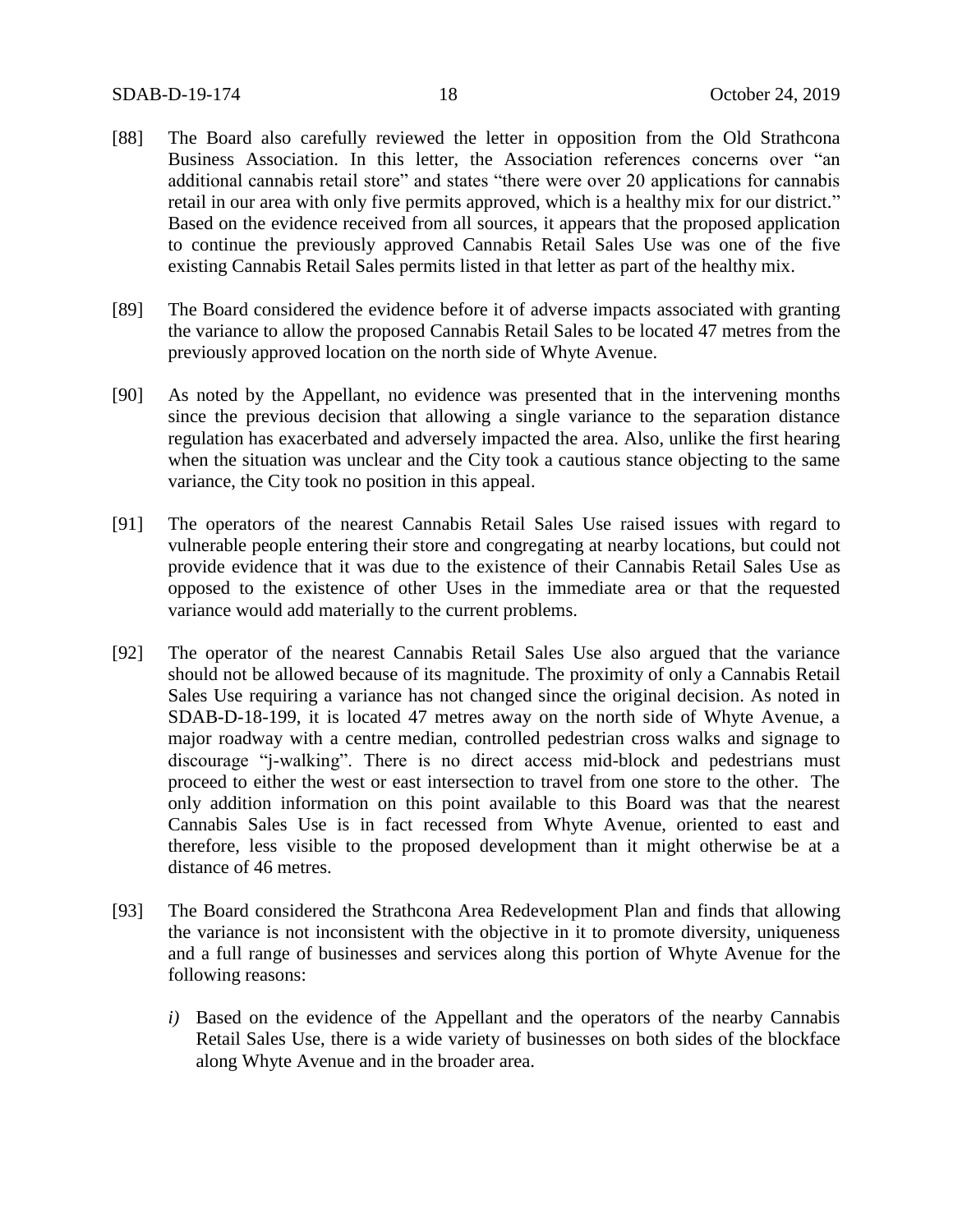- *ii)* This commercial diversity is even acknowledged in the letters of opposition submitted by the operators of the nearby Cannabis Retail Sales Use.
- *iii*) If the Board took a broader approach under the Strathcona Area Redevelopment Plan and considered a 500-metre radius, the evidence before it suggests there would be fewer approved Cannabis Retail Sales locations at this time than were considered at the previous hearing which originally allowed the variance.
- *iv)* All of the evidence before the Board shows that in the two block radius of the subject Site there is a mixture of businesses in compliance with the Whyte Avenue Commercial Objectives of the Strathcona Area Redevelopment Plan and the proposed Cannabis Retail Sales Use would not result in a clustering of Uses so as to materially reduce the diversity of Uses in this dense and diverse commercial area contrary to the Plan.
- [94] Based on the above, it is the opinion of the Board that the proposed development will not unduly interfere with the amenities of the neighbourhood, nor materially interfere with or affect the use, enjoyment or value of neighbouring parcels of land.

R S

Mr. B. Gibson, Presiding Officer Subdivision and Development Appeal Board

Board Members in Attendance: Ms. K. Cherniawsky; Mr. D. Fleming; Ms. M. McCallum; Mr. A. Nagy

c.c. City of Edmonton, Development & Zoning Services, Attn: Mr. S. Chow / Mr. H. Luke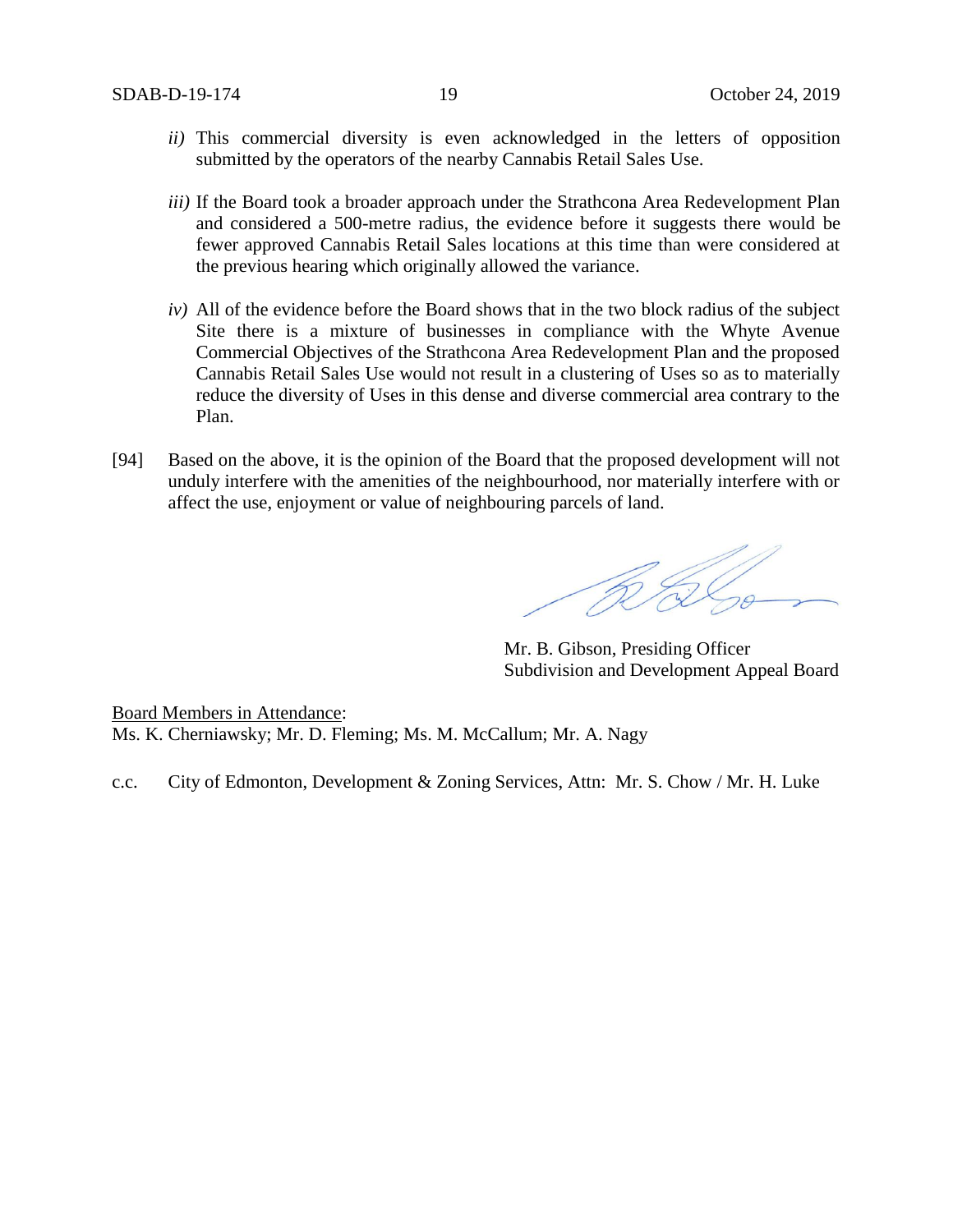#### **Important Information for the Applicant/Appellant**

- 1. This is not a Building Permit. A Building Permit must be obtained separately from Development & Zoning Services, located on the 2nd Floor, Edmonton Tower, 10111 – 104 Avenue NW, Edmonton, AB T5J 0J4.
- 2. Obtaining a Development Permit does not relieve you from complying with:
	- a) the requirements of the *Edmonton Zoning Bylaw*, insofar as those requirements have not been relaxed or varied by a decision of the Subdivision and Development Appeal Board,
	- b) the requirements of the *Alberta Safety Codes Act*,
	- c) the *Alberta Regulation 204/207 – Safety Codes Act – Permit Regulation*,
	- d) the requirements of any other appropriate federal, provincial or municipal legislation,
	- e) the conditions of any caveat, covenant, easement or other instrument affecting a building or land.
- 3. When an application for a Development Permit has been approved by the Subdivision and Development Appeal Board, it shall not be valid unless and until any conditions of approval, save those of a continuing nature, have been fulfilled.
- 4. A Development Permit will expire in accordance to the provisions of section 22 of the *Edmonton Zoning Bylaw, Bylaw 12800*, as amended.
- 5. This decision may be appealed to the Alberta Court of Appeal on a question of law or jurisdiction under section 688 of the *Municipal Government Act*, RSA 2000, c M-26. If the Subdivision and Development Appeal Board is served with notice of an application for leave to appeal its decision, such notice shall operate to suspend the Development Permit.
- 6. When a decision on a Development Permit application has been rendered by the Subdivision and Development Appeal Board, the enforcement of that decision is carried out by Development & Zoning Services, located on the 2nd Floor, Edmonton Tower, 10111 – 104 Avenue NW, Edmonton, AB T5J 0J4.

*NOTE: The City of Edmonton does not conduct independent environmental checks of land within the City. If you are concerned about the stability of this property for any purpose, you should conduct your own tests and reviews. The City of Edmonton, when issuing a development permit, makes no representations and offers no warranties as to the suitability of the property for any purpose or as to the presence or absence of any environmental contaminants on the property.*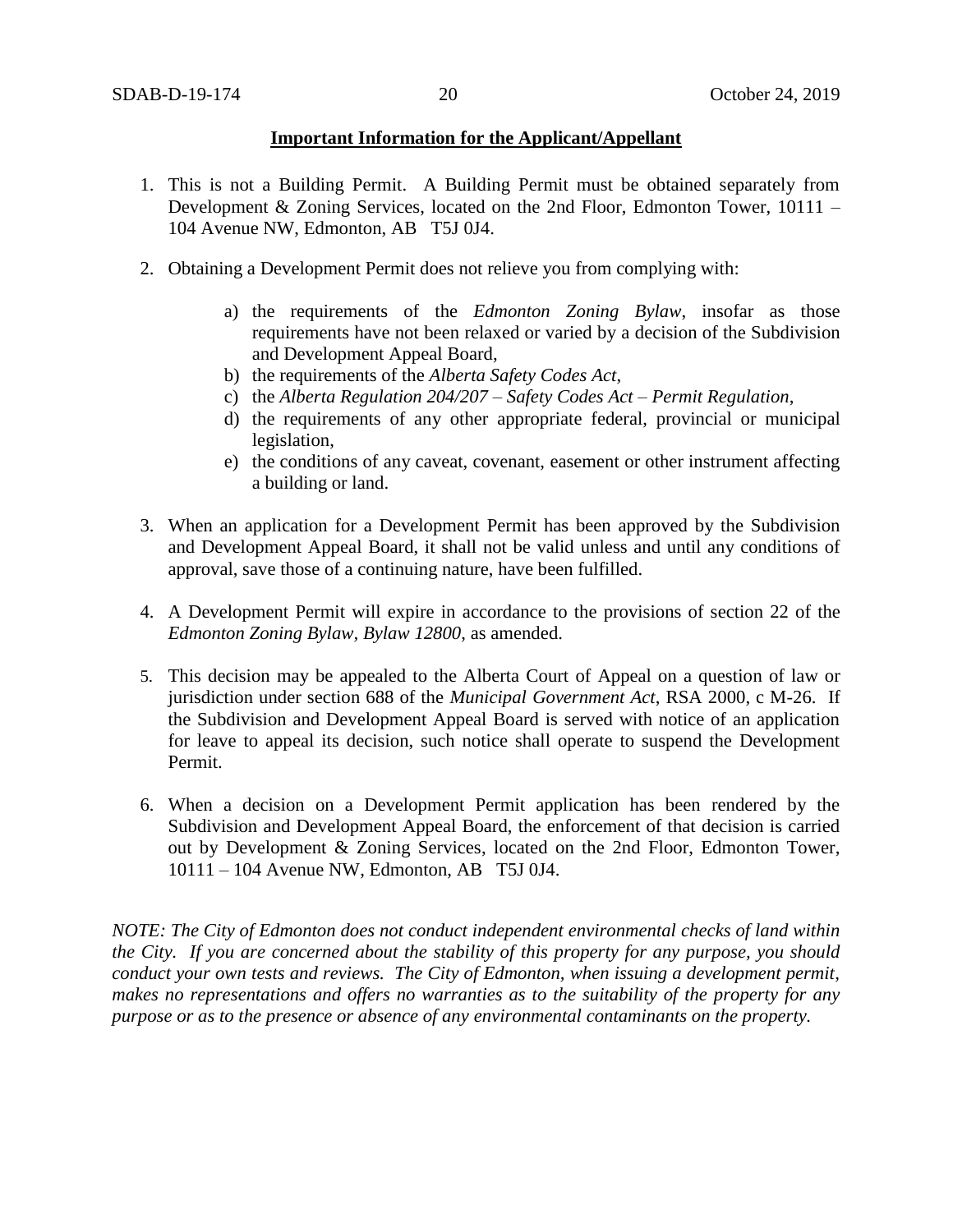

# **SDAB-D-19-175**

# **Application No. 311293064-001**

An appeal to install (1) Freestanding General Advertising Sign with an electronic Changeable Copy panel containing on-premises and offpremises Advertising (incl. digital and static panels 6.1m x 13.5m facing E)(Condominium Corporation 9122259) was **TABLED TO NOVEMBER 13 or 14, 2019**.